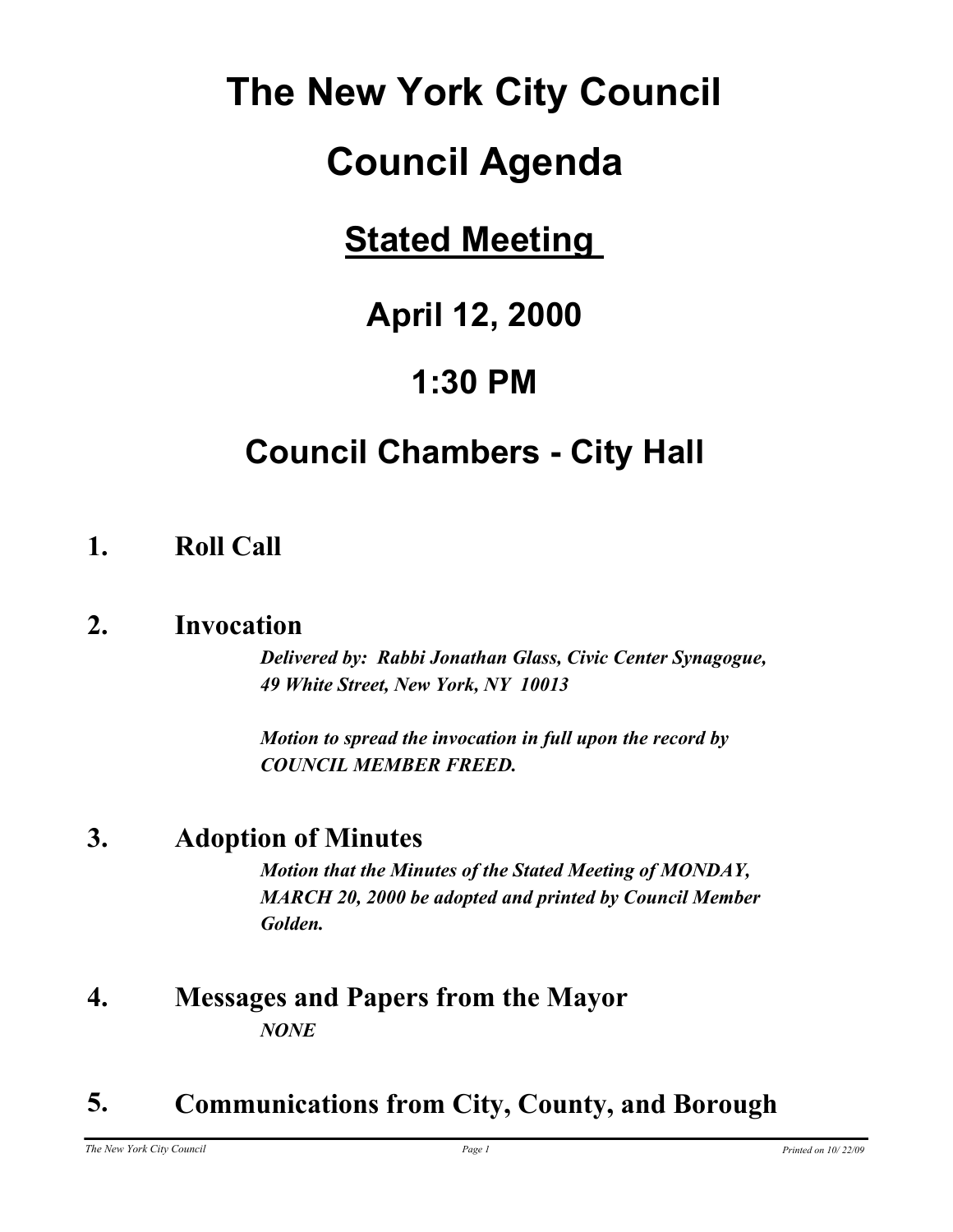### **Offices**

## **M 0822-2000 Budget Expense, Changes (MN-6)** Communication from the Office of Management and Budget - Transfer City funds between various agencies in Fiscal Year 2000 to implement changes to the City's expense budget, pursuant to Section 107(b) of the New York City Charter. (MN-6) *Preconsidered - Finance* **M 0823-2000 Budget, New Revenues (MN-7)** Communication from the Office of Management & Budget - Appropriate new revenues of \$858 million in Fiscal Year 2000 to provide for prepayment of \$475.5 million of Municipal Assistance Corporation Debt Service and to add \$382.9 million to the budget Stablization Account in the City's Debt Service budget, pursuant to Section 107(e) of the New York City Charter. (MN-7) *Preconsidered - Finance* **M 0824-2000 Dept of Homeless Services, Quarterly Report** Communication from the Department of Homeless Services - Submitting Second Quarter Report For Fiscal Year 2000. *Received, Ordered, Printed and Filed* **6. Petitions and Communications**

**7. Land Use Call-Ups** *NONE*

## **8. Communications from the Speaker**

## **9. Discussion of General Orders**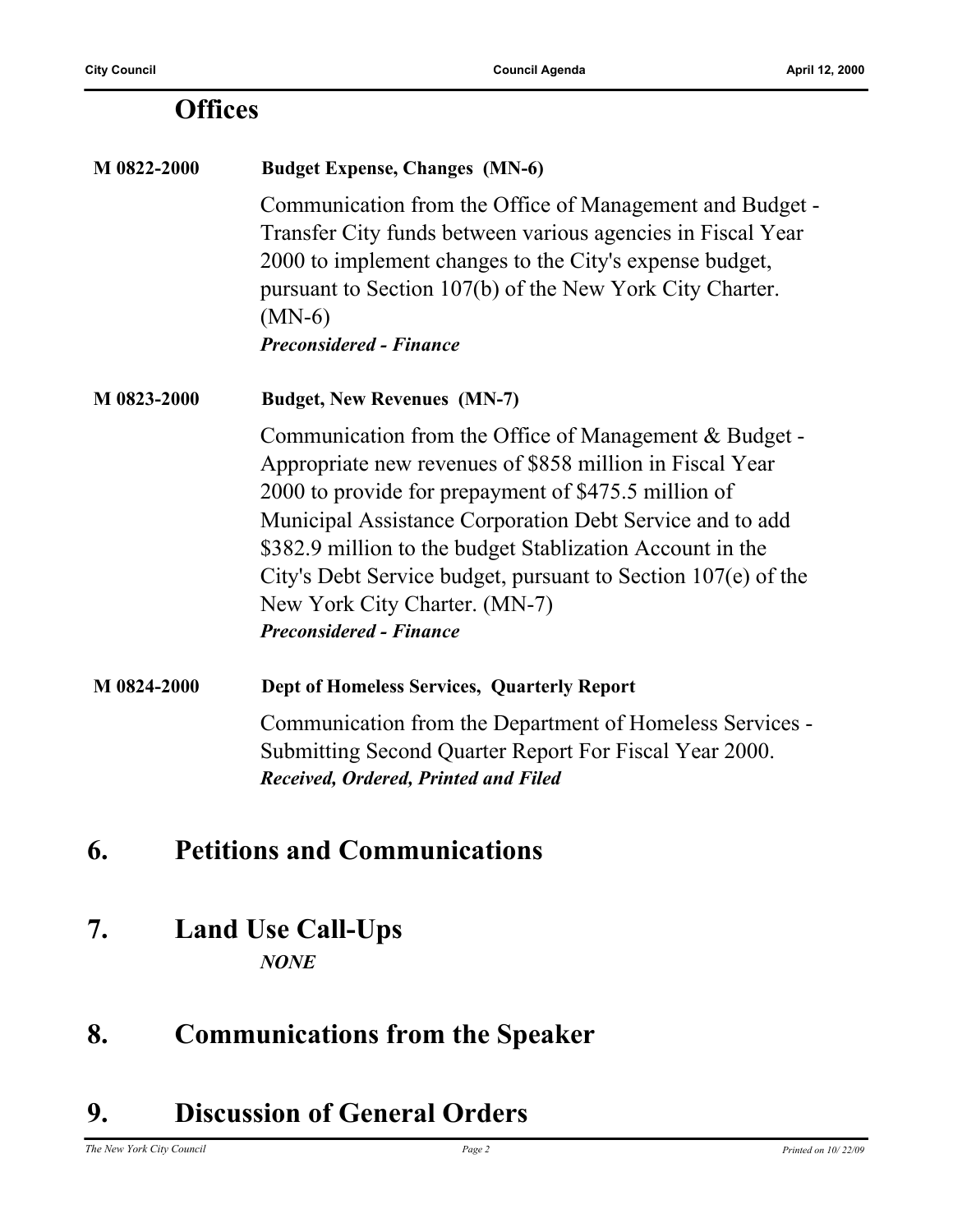### **10. Report of Special Committees** *NONE*

## **11. Reports of Standing Committees**

#### **Report of the Committee on Finance**

| <b>Res</b> 1286-2000 | <b>Con Ed Radiation Leak, Prohibit ratepayers recovery</b>                                                                                                                                                                                                 |
|----------------------|------------------------------------------------------------------------------------------------------------------------------------------------------------------------------------------------------------------------------------------------------------|
|                      | Resolution calling upon the State to act immediately to<br>prohibit Con Edison from recovering from its rate payers costs<br>related to the February 15, 2000 radiation leak at its Indian<br>Point 2 Nuclear Facility.<br>Preconsidered - Coupled on GO   |
| <b>Res</b> 1289-2000 | <b>Budget Expense, Changes (MN-6)</b>                                                                                                                                                                                                                      |
|                      | Communication from the Office of Management and Budget -<br>Transfer City funds between various agencies in Fiscal Year<br>2000 to implement changes to the City's expense budget,<br>pursuant to Section 107(b) of the New York City Charter.<br>$(MN-6)$ |

*Preconsidered - Coupled on GO*

**Res 1290-2000 Budget, New Revenues (MN-7)**

Communication from the Office of Management & Budget - Appropriate new revenues of \$858 million in Fiscal Year 2000 to provide for prepayment of \$475.5 million of Municipal Assistance Corporation Debt Service and to add \$382.9 million to the budget Stablization Account in the City's Debt Service budget, pursuant to Section 107(e) of the New York City Charter. (MN-7) *Preconsidered - Coupled on GO*

**Res 1291-2000 Tax Exemption , 619 East 11th St., Man, (C000063HAM)**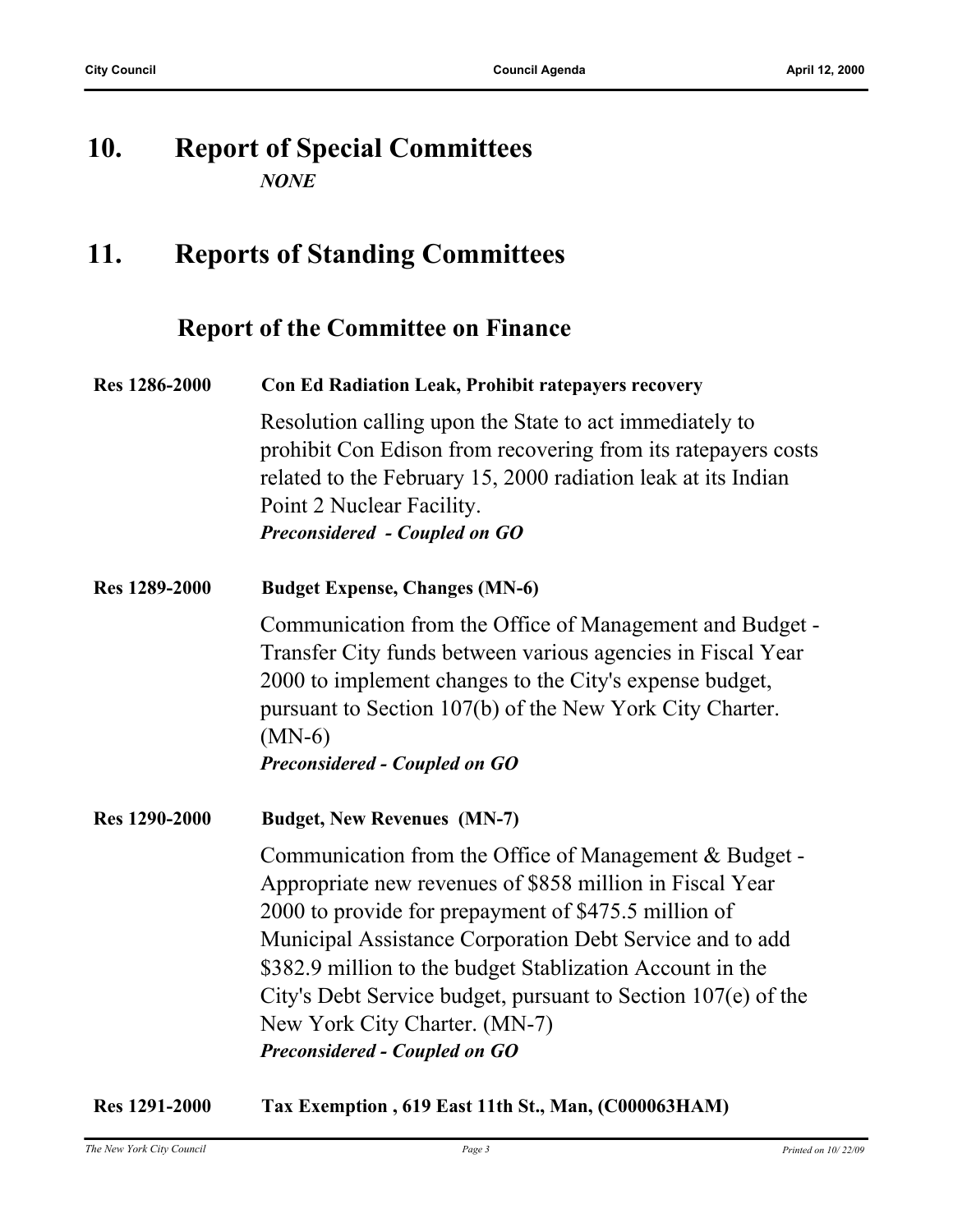|               | Resolution approving an exemption from real property taxes<br>for property located at 619 East 11th Street (Block 394, Lot<br>59), pursuant to Section 696 of the General Municipal Law<br>(Preconsidered L.U. No. 737).<br><b>Preconsidered - Coupled on GO</b>                                                                                                                                                                                                                                                                                                                                                                                         |
|---------------|----------------------------------------------------------------------------------------------------------------------------------------------------------------------------------------------------------------------------------------------------------------------------------------------------------------------------------------------------------------------------------------------------------------------------------------------------------------------------------------------------------------------------------------------------------------------------------------------------------------------------------------------------------|
| Res 1292-2000 | <b>UDAAP, Real Property Tax Exemption, Brooklyn</b><br>(20005174HAK)                                                                                                                                                                                                                                                                                                                                                                                                                                                                                                                                                                                     |
|               | Resolution approving an Urban Development Action Area<br>Project located at Pacific and Bergen Streets between Buffalo<br>and Ralph Avenues and Pacific Street between Albany and<br>Kingston Avenues (Block 1339/Lots 69, 70, 71, 72 and 76;<br>Block 1344/Lots 100, 101, 108, 112 and 117; Block<br>1357/Lots 42, 43, 44, 45, 46, 47, 48 and 49; and Block<br>1210/Lots 34, 35, 36 and 37), Brooklyn, and waiving the<br>urban development action area designation requirement and<br>the Uniform Land Use Review Procedure, pursuant to<br>Sections 693 and 694 of the General Municipal Law (L.U. No.<br>639; 20005174 HAK).<br><b>Coupled on GO</b> |
| Res 1293-2000 | <b>UDAAP, Community Board 3, Brooklyn (20005199HAK)</b>                                                                                                                                                                                                                                                                                                                                                                                                                                                                                                                                                                                                  |
|               | Resolution approving an Urban Development Action Area<br>Project located at Madison Street, Putnam and Jefferson<br>Avenues between Bedford and Nostrand Avenues (Block<br>1822/Lots 35-38, 44, 45, 83, 84 and 87-92; Block 1827/Lots<br>17-20, 27, 28, 63-66, 69, 70, 73, 75-77 and 80; and Block<br>1832/Lots 23, 27, 28, 41-42); Brooklyn, and waiving the<br>urban development action area designation requirement and<br>the Uniform Land Use Review Procedure, pursuant to<br>Sections 693 and 694 of the General Municipal Law (L.U. No.<br>660; 20005199 HAK).<br><b>Coupled on GO</b>                                                           |
| Res 1294-2000 | UDAAP, Fairmount/Marmion, Bronx, (20005240HAX)                                                                                                                                                                                                                                                                                                                                                                                                                                                                                                                                                                                                           |

## Resolution approving an Urban Development Action Area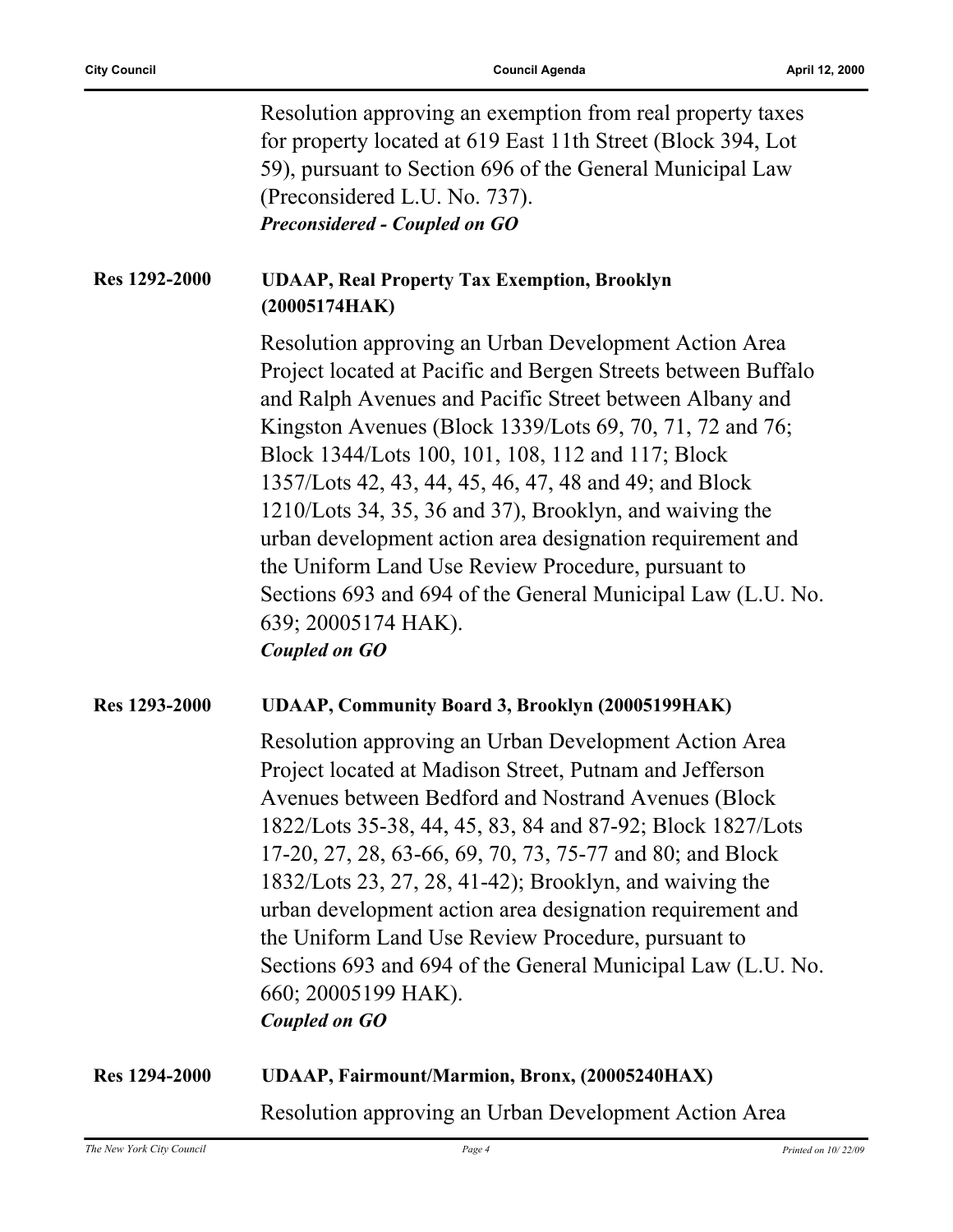ř.

|                      | Project located at Fairmount Place and Marmion Avenue off<br>of Southern Boulevard (Block 2959/Lots 33, 34, 35, 39, 47,<br>51, 54, and 58; Block 2960/Lots 6, 10-14, and 22-26), the<br>Bronx, and waiving the urban development action area<br>designation requirement and the Uniform Land Use Review<br>Procedure, pursuant to Sections 693 and 694 of the General<br>Municipal Law (L.U. No. 676; 20005240 HAX).<br><b>Coupled on GO</b>                                 |
|----------------------|------------------------------------------------------------------------------------------------------------------------------------------------------------------------------------------------------------------------------------------------------------------------------------------------------------------------------------------------------------------------------------------------------------------------------------------------------------------------------|
| Res 1295-2000        | UDAAP, 201A Halsey Street, Brooklyn, (20005271HAK)                                                                                                                                                                                                                                                                                                                                                                                                                           |
|                      | Resolution approving an Urban Development Action Area<br>Project located at 201A Halsey Street (Block 1839/Lot 59),<br>Brooklyn, and waiving the urban development action area<br>designation requirement and the Uniform Land Use Review<br>Procedure, pursuant to Sections 693 and 694 of the General<br>Municipal Law (L.U. No. 694; 20005271 HAK).<br><b>Coupled on GO</b>                                                                                               |
| <b>Res</b> 1296-2000 | UDAAP, 610 West 140th Street, Manhattan, (20005275HAM)                                                                                                                                                                                                                                                                                                                                                                                                                       |
|                      | Resolution approving an Urban Development Action Area<br>Project located at 610 West 140th Street (Block 2087/Lot<br>104), Manhattan, and waiving the urban development action<br>area designation requirement and the Uniform Land Use<br>Review Procedure, pursuant to Sections 693 and 694 of the<br>General Municipal Law (L.U. No. 698; 20005275 HAM).<br><b>Coupled on GO</b>                                                                                          |
| Res 1297-2000        | UDAAP, Bushwick West Phase 1, Brooklyn, (20005277HAK)                                                                                                                                                                                                                                                                                                                                                                                                                        |
|                      | Resolution approving an Urban Development Action Area<br>Project ("Bushwick West - Phase I") located at Block<br>3157/Lots 49-51; Block 3165/Lots 11-12; Block 3174/Lots<br>11-14; Block 3184/Lots 40-42; Block 3196/Lots 2-7, 45-47<br>and 53; Block 3207/Lots 25-26, 28, 30 and 32; Block<br>3207/Lots 34-35 and 43-49; Block 3207/Lots 149, 50,<br>52-56; Block 3208/Lots 4-6; Block 3217/Lots 15-17, 19-20<br>and 120; Block 3217/Lots 21, 22, 24, 25, 29-30 and 32; and |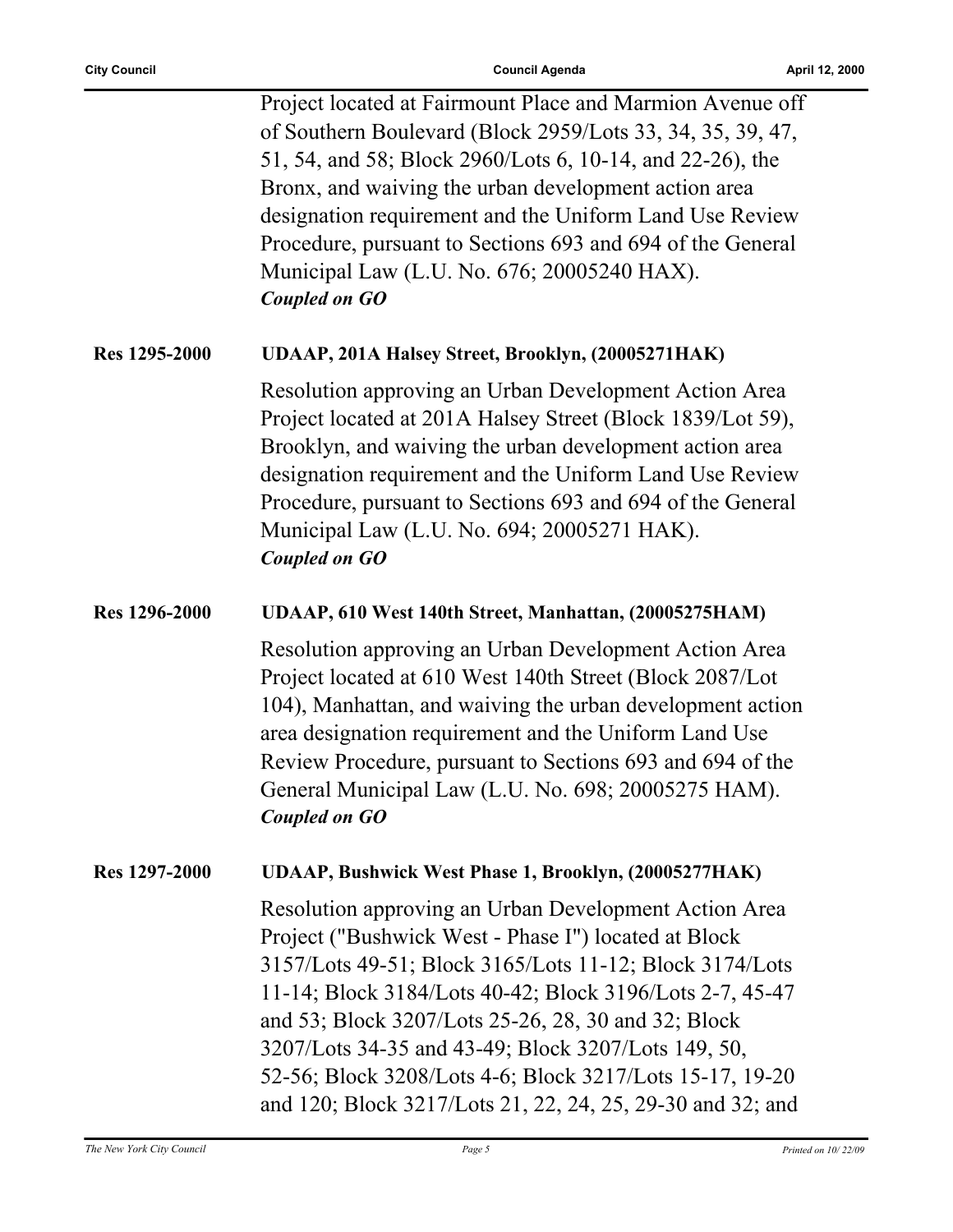ř.

|                      | Block 3217/Lots 41, 42, 44 and 45); Brooklyn, and waiving<br>the urban development action area designation requirement<br>and the Uniform Land Use Review Procedure, pursuant to<br>Sections 693 and 694 of the General Municipal Law (L.U. No.<br>700; 20005277 HAK).<br><b>Coupled on GO</b>                                                                                                                                                                                                                                                   |
|----------------------|--------------------------------------------------------------------------------------------------------------------------------------------------------------------------------------------------------------------------------------------------------------------------------------------------------------------------------------------------------------------------------------------------------------------------------------------------------------------------------------------------------------------------------------------------|
| <b>Res 1298-2000</b> | UDAAP, 2728 Broadway, Manhattan, (20005334HAM)                                                                                                                                                                                                                                                                                                                                                                                                                                                                                                   |
|                      | Resolution approving an Urban Development Action Area<br>Project located at 2728 Broadway (Block 1876/Lot 49),<br>Manhattan, and waiving the urban development action area<br>designation requirement and the Uniform Land Use Review<br>Procedure, pursuant to Sections 693 and 694 of the General<br>Municipal Law (L.U. No. 722; 20005334 HAM).<br><b>Coupled on GO</b>                                                                                                                                                                       |
| <b>Res</b> 1299-2000 | UDAAP, 412-14 East 10th Street, Man.(20005335HAM)                                                                                                                                                                                                                                                                                                                                                                                                                                                                                                |
|                      | Resolution approving an Urban Development Action Area<br>Project located at 412-14 East 10th Street (Block 379/Lot<br>15), Manhattan, and waiving the urban development action<br>area designation requirement and the Uniform Land Use<br>Review Procedure, pursuant to Sections 693 and 694 of the<br>General Municipal Law (L.U. No. 723; 20005335 HAM).<br><b>Coupled on GO</b>                                                                                                                                                              |
| <b>Res</b> 1300-2000 | UDAAP, Community Boards 6 & 7, CD 11&15, Bronx,<br>(20005338HAX)                                                                                                                                                                                                                                                                                                                                                                                                                                                                                 |
|                      | Resolution approving an Urban Development Action Area<br>Project located at 501 East 183rd Street (Block 3053/Lot 01),<br>503 East 183rd Street (Block 3053/Lot 01), 710 East 180th<br>Street (Block 3095/Lot 34), 815 Crotona Park North (Block<br>2950/Lot 62), 2045 Belmont Avenue (Block 3080/Lot 35),<br>2084 Crotona Avenue (Block 3095/Lot 25), 2104 Crotona<br>Avenue (Block 3096/Lot 45), 2124 Washington Avenue<br>(Block 3047/Lot 10), 2954 Decatur Avenue (Block 3280/Lot)<br>06), 4555 3rd Avenue (Block 3052/Lot 37), and 4557 3rd |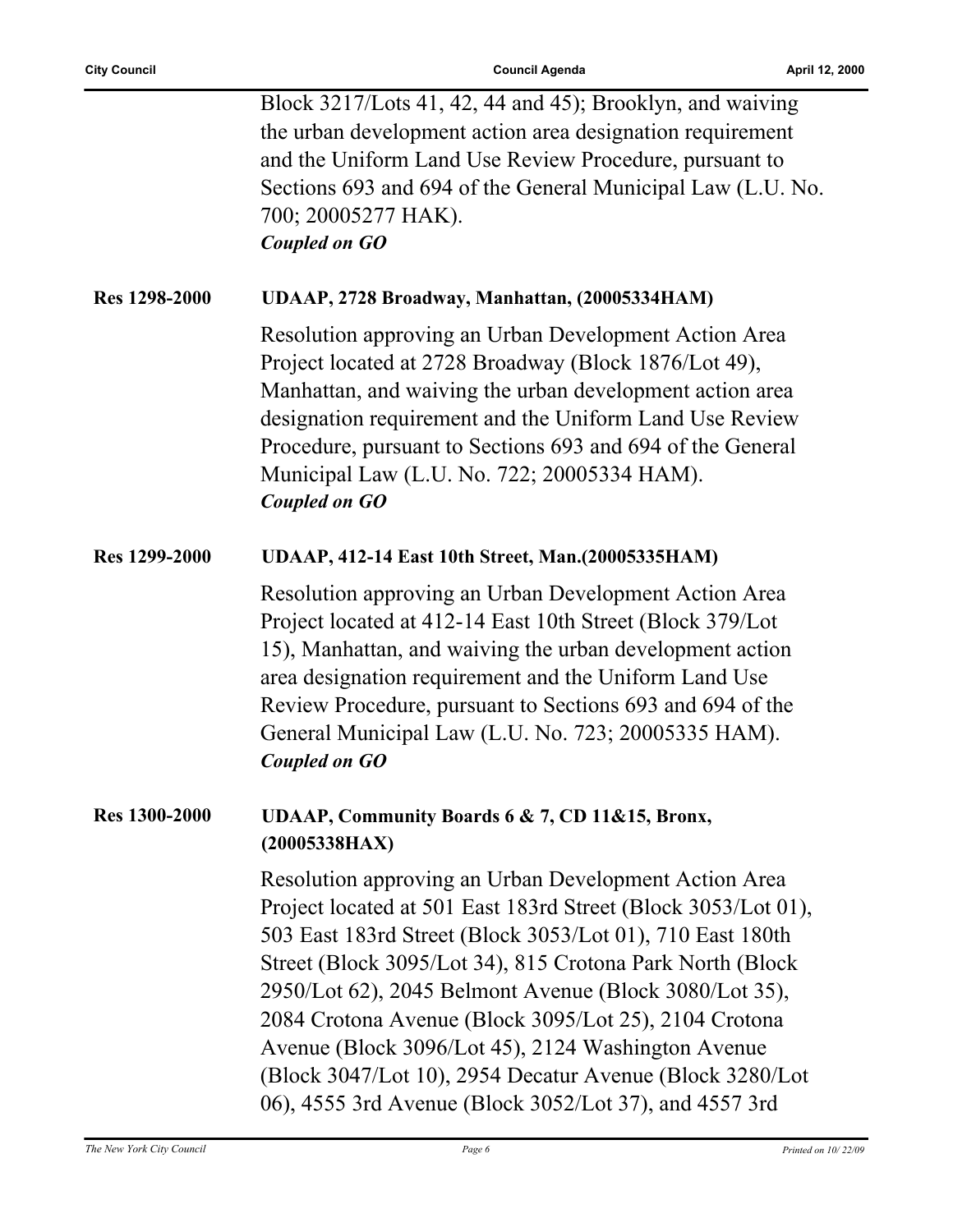|                      | Avenue (Block 3052/Lot 37), the Bronx, and waiving the      |
|----------------------|-------------------------------------------------------------|
|                      | urban development action area designation requirement and   |
|                      | the Uniform Land Use Review Procedure, pursuant to          |
|                      | Sections 693 and 694 of the General Municipal Law (L.U. No. |
|                      | 726; 20005338 HAX).                                         |
|                      | <b>Coupled on GO</b>                                        |
|                      |                                                             |
| <b>Res 1301-2000</b> | <b>UDAAP, Community Board 12, CD 27, Queens,</b>            |
|                      | (20005340HAQ)                                               |
|                      |                                                             |
|                      | Resolution approving an Urban Development Action Area       |
|                      | Project located at 104-20 164 Street (Block 10161/Lot 14),  |
|                      | 104-26 164 Street (Block 10161/Lot 17), and 104-27 164      |
|                      | Street (Block 10162/Lot 68), Queens, and waiving the urban  |
|                      | development action area designation requirement and the     |
|                      | Uniform Land Use Review Procedure, pursuant to Sections     |
|                      | 693 and 694 of the General Municipal Law (L.U. No. 728;     |
|                      | 20005340 HAQ).                                              |
|                      | <b>Coupled on GO</b>                                        |
|                      |                                                             |
| <b>Res 1302-2000</b> | UDAAP, 172 Beach 97th Street, Queens, (20005341HAQ)         |
|                      | Resolution approving an Urban Development Action Area       |
|                      | Project located at 172 Beach 97th Street (Block 16169/Lot)  |
|                      | 26), Queens, and waiving the urban development action area  |
|                      | designation requirement and the Uniform Land Use Review     |
|                      |                                                             |
|                      | Procedure, pursuant to Sections 693 and 694 of the General  |
|                      | Municipal Law (L.U. No. 729; 20005341 HAQ).                 |
|                      | <b>Coupled on GO</b>                                        |
| Res 1303-2000        | UDAAP, Community Board 3, CD 21, Queens, (20005343HAQ)      |
|                      | Resolution approving an Urban Development Action Area       |
|                      | Project located at 34-18 101st Street (Block 1734/Lot 13),  |
|                      | 34-40 107th Street (Block 1748/Lot 28), and 108-32 36th     |
|                      | Avenue (Block 1752/Lot 12), Queens, and waiving the urban   |
|                      |                                                             |
|                      | development action area designation requirement and the     |
|                      | Uniform Land Use Review Procedure, pursuant to Sections     |
|                      | 693 and 694 of the General Municipal Law (L.U. No. 731;     |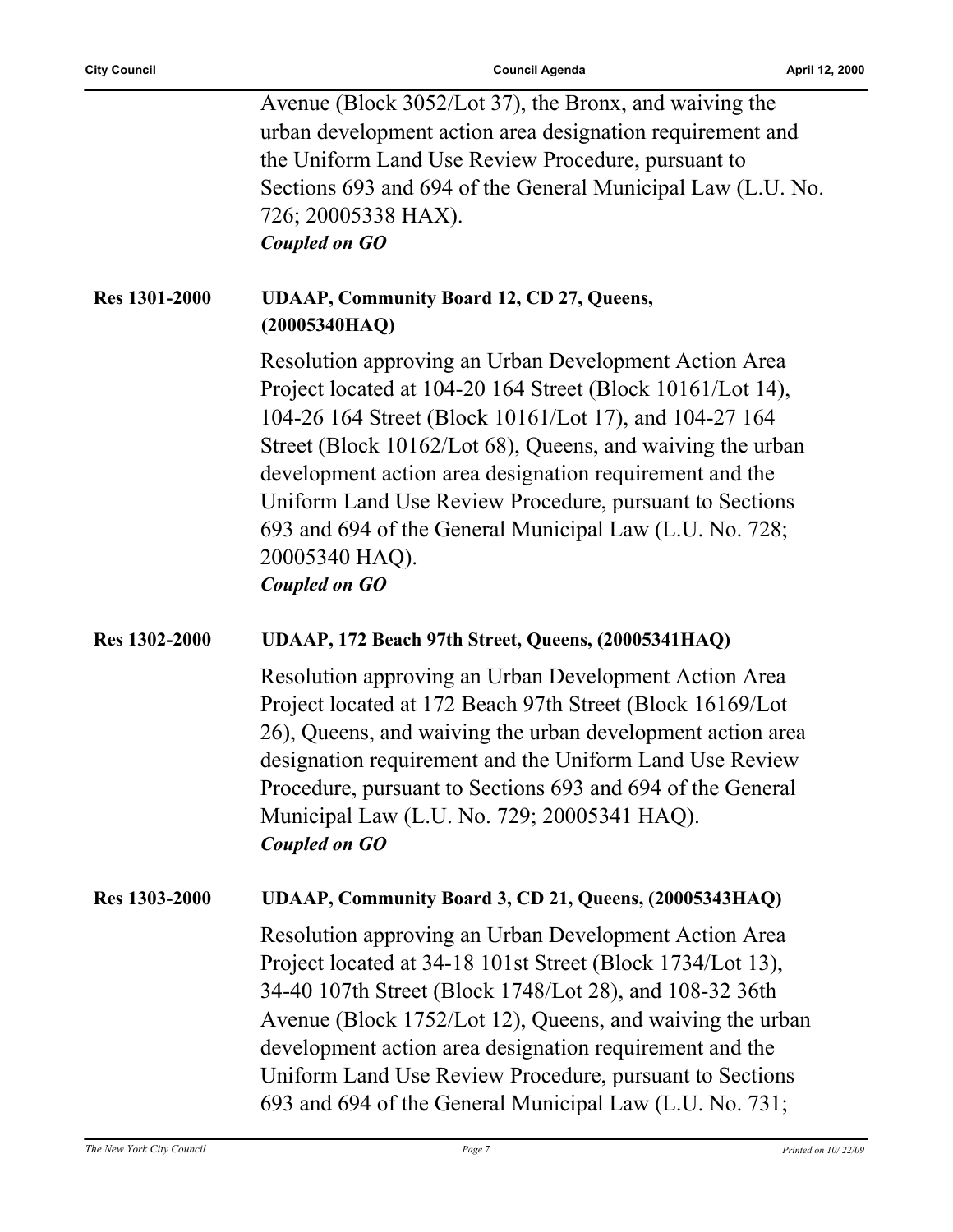20005343 HAQ). *Coupled on GO*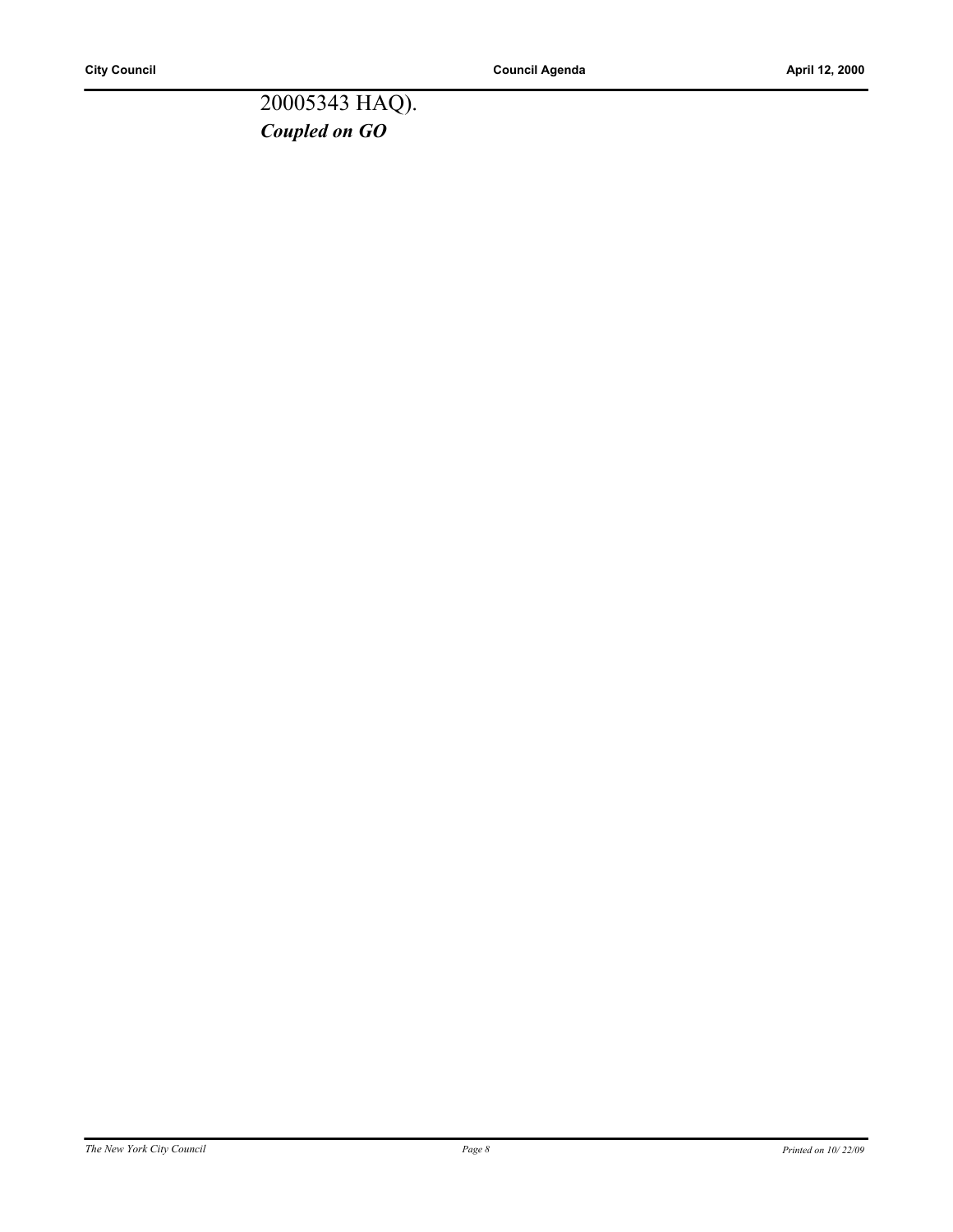## **Report of the Committee on Land Use**

| <b>Res</b> 1304-2000 | ULURP, Community Board 4, Brooklyn, (C000210HAK)                                                                                                                                                                                                                                                                                                                                                                                                                                                                                                                                                                                                                                                                                |
|----------------------|---------------------------------------------------------------------------------------------------------------------------------------------------------------------------------------------------------------------------------------------------------------------------------------------------------------------------------------------------------------------------------------------------------------------------------------------------------------------------------------------------------------------------------------------------------------------------------------------------------------------------------------------------------------------------------------------------------------------------------|
|                      | Resolution approving the decision of the City Planning<br>Commission on an application submitted by the Department of<br>Housing Preservation and Development, ULURP No. C<br>000210 HAK, approving the designation of 1454, 1458,<br>1460, 1462, 1466, 1470, 1472, 1476, 1480 and 1484 Gates<br>Avenue; and 327, 325, 323, 321, 319, 317, 315, 313, and 311<br>Palmetto Street (Block 3344/Lots 16-23, 25, 26 and 40-49),<br>Brooklyn, as an Urban Development Action Area, approving<br>the project for the area as an Urban Development Action Area<br>Project, and approving the disposition of such property to the<br>Ridgewood-Bushwick Senior Citizens Council (L.U. No. 626;<br>C 000210 HAK).<br><b>Coupled on GO</b> |
| <b>Res</b> 1305-2000 | ULURP, Community Board 4, Brooklyn, (C000211PSK)                                                                                                                                                                                                                                                                                                                                                                                                                                                                                                                                                                                                                                                                                |
|                      | Resolution approving the decision of the City Planning<br>Commission on ULURP No. C 000211 PSK (L.U. No. 627),<br>site selection of property located at 1454, 1458, 1460, 1462,<br>1466, 1470, 1472, 1476, 1480 and 1484 Gates Avenue; and<br>327, 325, 323, 321, 319, 317, 315, 313, and 311 Palmetto<br>Street (Block 3344/Lots 16-23, 25, 26 and 40-49), Brooklyn,<br>for use as a community center.<br><b>Coupled on GO</b>                                                                                                                                                                                                                                                                                                 |
| <b>Res</b> 1306-2000 | UDAAP, 920 Metcalf Avenue, Bronx (20005184HAX)                                                                                                                                                                                                                                                                                                                                                                                                                                                                                                                                                                                                                                                                                  |
|                      | Resolution approving an Urban Development Action Area<br>Project located at 920 Metcalf Avenue (Block 3659/Lot 1),<br>the Bronx, and waiving the urban development action area<br>designation requirement and the Uniform Land Use Review<br>Procedure, pursuant to Sections 693 and 694 of the General<br>Municipal Law (L.U. No. 649; 20005184 HAX).<br><b>Coupled on GO</b>                                                                                                                                                                                                                                                                                                                                                  |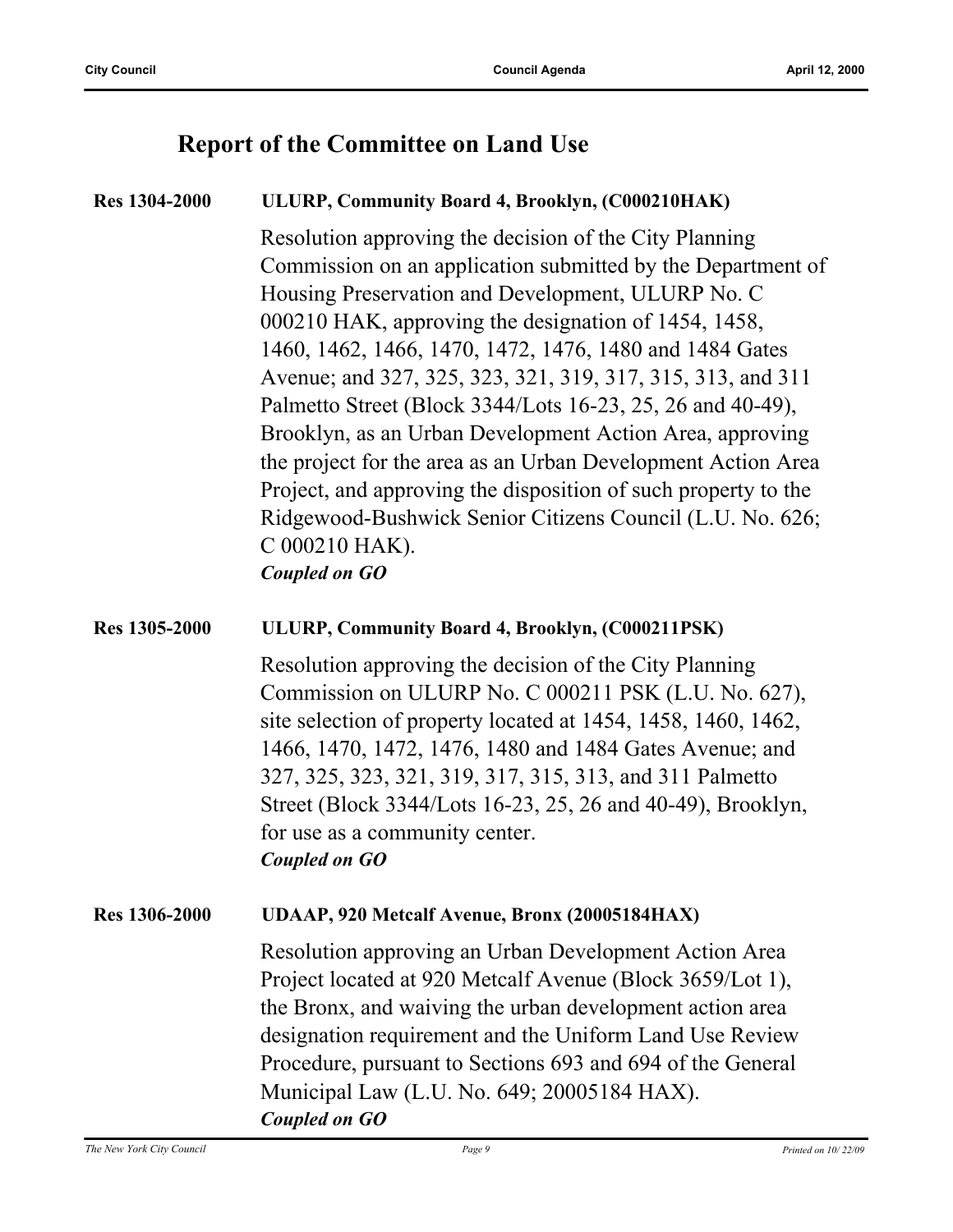#### **Res 1307-2000 UDAAP, Community Board 3, Brooklyn, (20005272HAK)**

Resolution approving an Urban Development Action Area Project located at 60 Patchen Avenue (Block 1627/Lot 45), 98 Pulaski Street (Block 1775/Lot 20), 100 Pulaski Street (Block 1775/Lot 21), 727 Monroe Street (Block 1637/Lot 43), 749 Lafayette Street (Block 1786/Lot 47), 1046 Greene Avenue (Block 1623/Lot 29), and 1056 Greene Avenue (Block 1623/Lot 35), Brooklyn, and waiving the urban development action area designation requirement and the Uniform Land Use Review Procedure, pursuant to Sections 693 and 694 of the General Municipal Law (L.U. No. 695; 20005272 HAK). *Coupled on GO*

## **Res 1308-2000 ULURP, City Map Changes, Brooklyn (C000065MMK)**

Resolution approving the decision of the City Planning Commission on ULURP No. C 000065 MMK, an amendment to the City Map (L.U. No. 701). *Coupled on GO*

#### **Res 1309-2000 ULURP, Baseball Stadium, Brooklyn (C000098MCK)**

Resolution approving the decision of the City Planning Commission on ULURP No. C 000098 MCK, a major concession for a baseball stadium and related facilities, on two areas of the Department of Parks and Recreation land: a) between West 16th Street and the southerly extension of West 20th Street, south of Surf Avenue, (Block 7072/part of Lot 14; Block 7073/part of Lot 1), and the beds of West 16th and West 19th Streets), and the beds of West 16th and West 19th Streets, and b) between West 21st and West 22nd Streets, south of Surf Avenue, (Block 7071/Lots 100 and 142), Brooklyn (L.U. No. 702). *Coupled on GO*

#### **LU 0722-2000 UDAAP, 2728 Broadway, Manhattan, (20005334HAM)**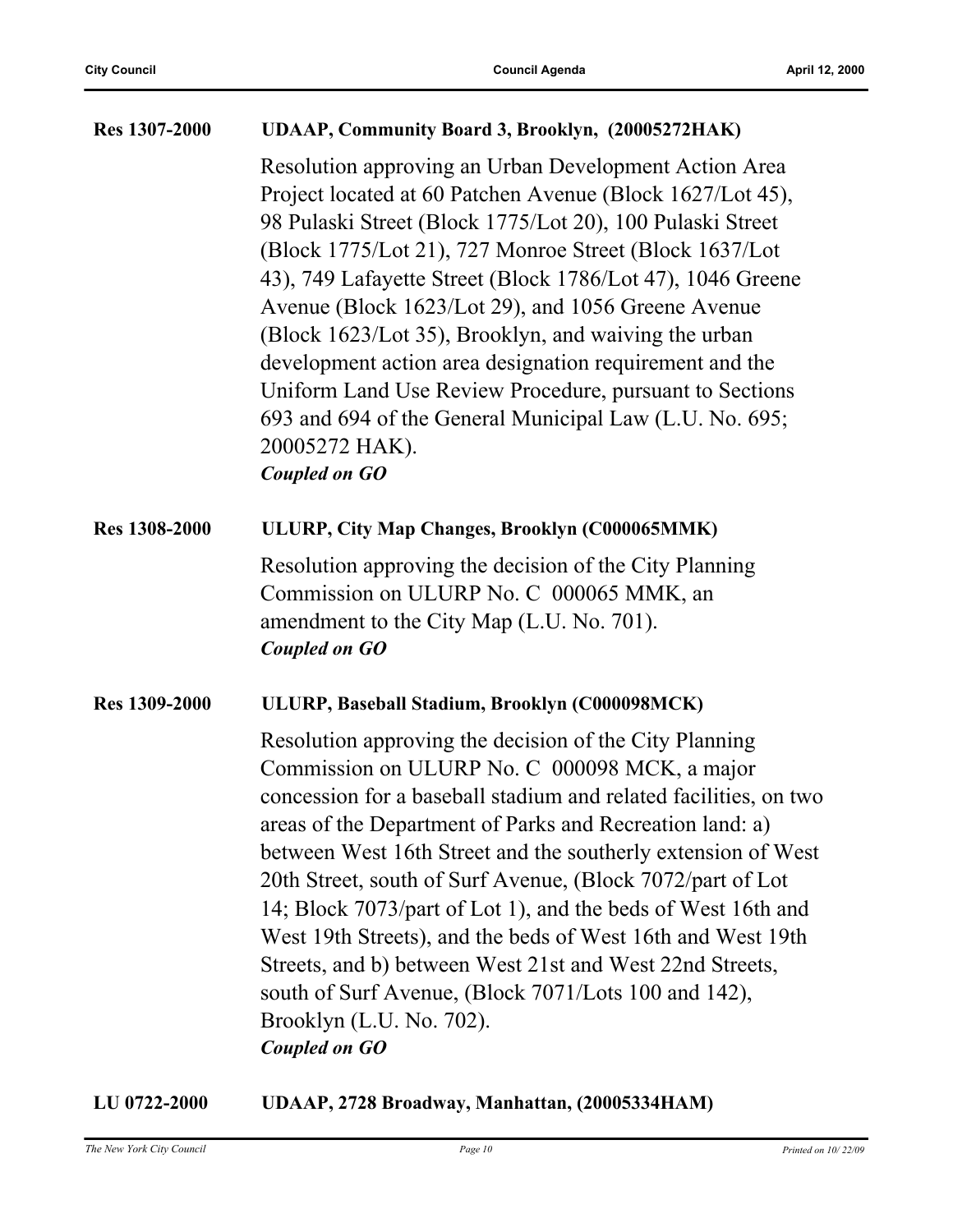Application no. 20005334 HAM, an Urban Development Action Area Project, located 2728 Broadway, Council District no. 8, Borough of Manhattan. This matter is subject to Council review and action pursuant to Article 16 of the New York General Municipal Law, at the request of the New York City Department of Housing Preservation and Development and pursuant to Section 577 of the Private Housing Finance Law for a partial tax exemption.

*Approved and Referred to Finance pursuant to Rule 6.50 of the Council.*

#### **LU 0723-2000 UDAAP, 412-14 East 10th Street, Manhattan, (20005335HAM)**

Application no. 20005335 HAM, an Urban Development Action Area Project, located at 412-14 East 10th Street, Council District no. 3, Borough of Manhattan. This matter is subject to Council review and action pursuant to Article 16 of the New York General Municipal Law, at the request of the New York City Department of Housing Preservation and Development and pursuant to Section 577 of the Private Housing Finance Law for a partial tax exemption. *Approved and Referred to Finance pursuant to Rule 6.50 of the Council.*

#### **LU 0726-2000 UDAAP, Community Boards 6 & 7, CD 11&15, Bronx, (20005338HAX)**

Application no. 20005338 HAX, an Urban Development Action Area Project, located in Community Boards 6 and 7, Council Districts no. 11 and 15, Borough of the Bronx. This matter is subject to Council review and action pursuant to Article 16 of the New York General Municipal Law, at the request of the New York City Department of Housing Preservation and Development and pursuant to §696 of the General Municipal Law for a real property tax exemption. *Approved and Referred to Finance pursuant to Rule 6.50 of the Council.*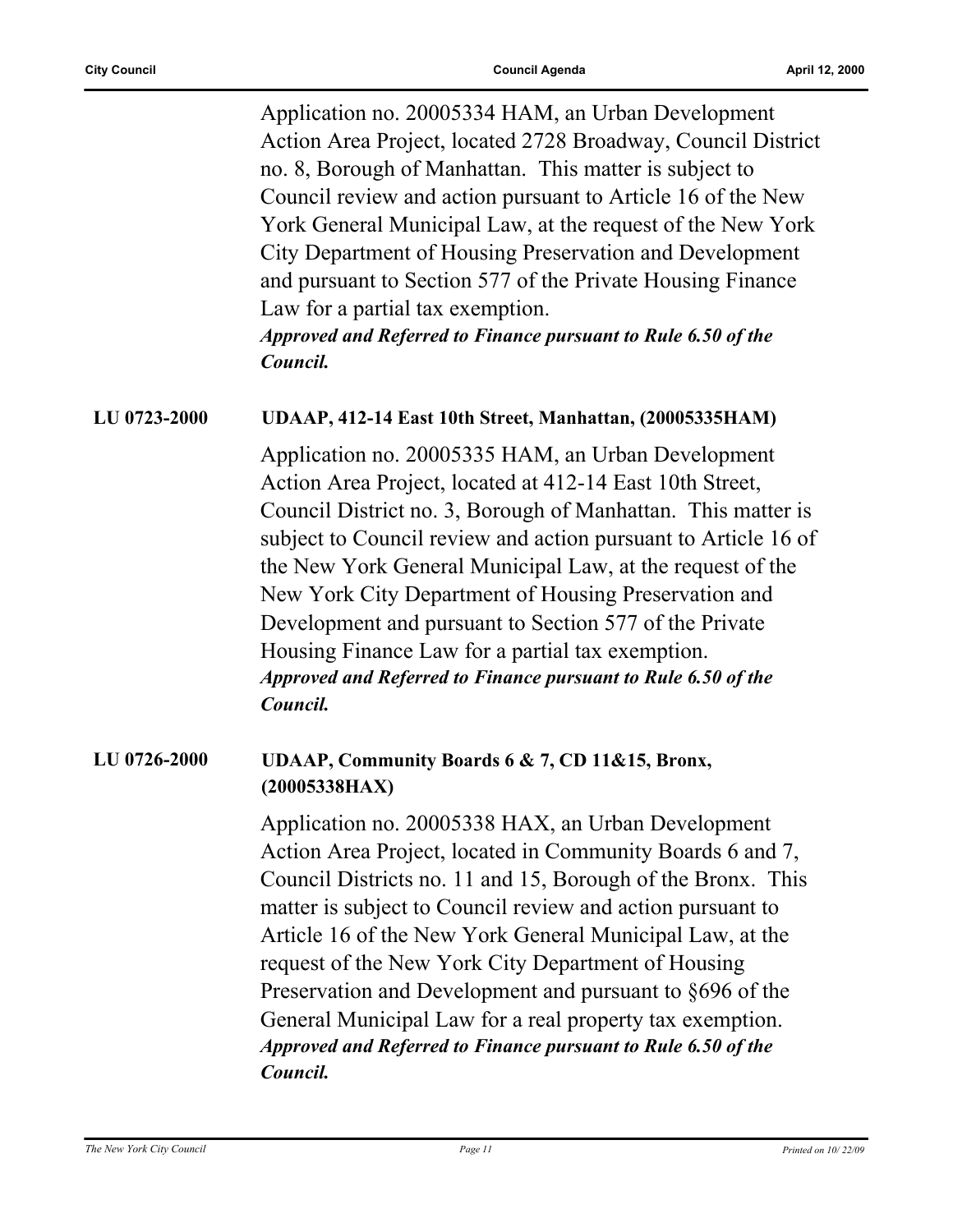| <b>City Council</b> | <b>Council Agenda</b>                                                                                                                                                                                                                                                                                                                                                                                                                                                                                                                                            | April 12, 2000 |
|---------------------|------------------------------------------------------------------------------------------------------------------------------------------------------------------------------------------------------------------------------------------------------------------------------------------------------------------------------------------------------------------------------------------------------------------------------------------------------------------------------------------------------------------------------------------------------------------|----------------|
| LU 0728-2000        | <b>UDAAP, Community Board 12, CD 27, Queens,</b><br>(20005340HAQ)                                                                                                                                                                                                                                                                                                                                                                                                                                                                                                |                |
|                     | Application no. 20005340 HAQ, an Urban Development<br>Action Area Project, located in Community Board 12, Council<br>District no. 27, Borough of Queens. This matter is subject to<br>Council review and action pursuant to Article 16 of the New<br>York General Municipal Law, at the request of the New York<br>City Department of Housing Preservation and Development<br>and pursuant to Section 696 of the General Municipal Law for<br>a real property tax exemption.<br><b>Approved and Referred to Finance pursuant to Rule 6.50 of the</b><br>Council. |                |
| LU 0729-2000        | UDAAP, 172 Beach 97th Street, Queens, (20005341HAQ)                                                                                                                                                                                                                                                                                                                                                                                                                                                                                                              |                |
|                     | Application no. 20005341 HAQ, an Urban Development<br>Action Area Project, located at 172 Beach 97th Street,<br>Council District no. 32, Borough of Queens. This matter is<br>subject to Council review and action pursuant to Article 16 of<br>the New York General Municipal Law, at the request of the<br>New York City Department of Housing Preservation and<br>Development and pursuant to §696 of the General Municipal<br>Law for a real property tax exemption.<br><b>Approved and Referred to Finance pursuant to Rule 6.50 of the</b><br>Council.     |                |
| LU 0731-2000        | UDAAP, Community Board 3, CD 21, Queens, (20005343HAQ)                                                                                                                                                                                                                                                                                                                                                                                                                                                                                                           |                |
|                     | Application no. 20005343 HAQ, an Urban Development<br>Action Area Project, located in Community Board 3, Council<br>District no. 21, Borough of Queens. This matter is subject to<br>Council review and action pursuant to Article 16 of the New<br>York General Municipal Law, at the request of the New York<br>City Department of Housing Preservation and Development<br>and pursuant to §696 of the General Municipal Law for a real<br>property tax exemption.<br>Approved and Referred to Finance pursuant to Rule 6.50 of the<br>Council.                |                |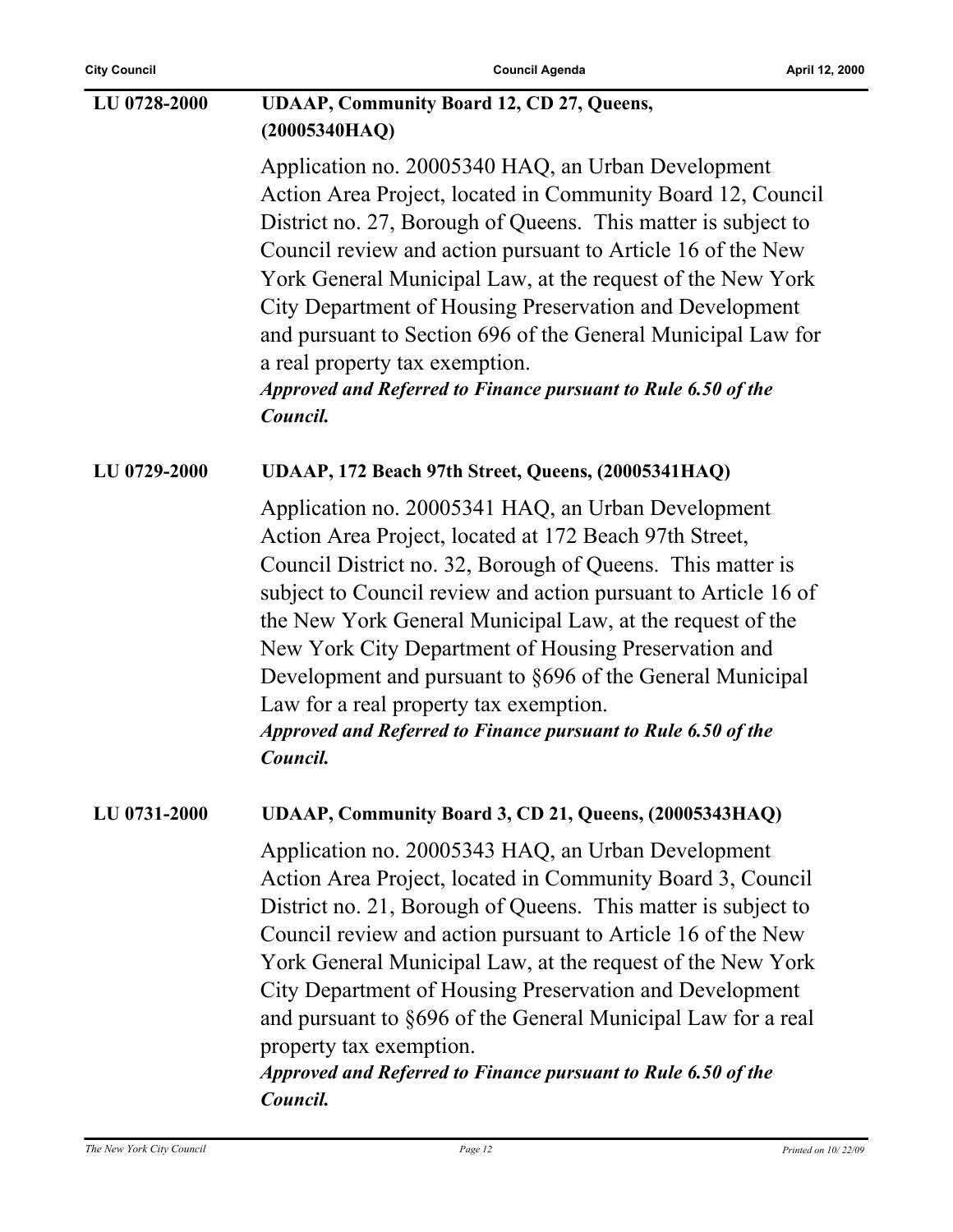## **Report of the Committee on Parks, Recreation, Cultural Affairs, and International Intergroup Relations**

| Int 0478-1998        | Name Change, Russo Memorial Circle, Staten Island                                                                                                                                                                                                                                   |
|----------------------|-------------------------------------------------------------------------------------------------------------------------------------------------------------------------------------------------------------------------------------------------------------------------------------|
|                      | A Local Law in relation to a traffic circle, Cespino - Russo<br>Memorial Circle, Borough of Staten Island.<br><b>Coupled on GO</b>                                                                                                                                                  |
| Int 0616-1999        | Name Change, Ellsworth Avenue, Staten Island                                                                                                                                                                                                                                        |
|                      | A Local Law in relation to a street name, Ellsworth Avenue,<br>Borough of Staten Island.<br><b>Laid Over</b>                                                                                                                                                                        |
| Int 0725-2000        | Name change, Chief Patrick Brennan Way, Brooklyn                                                                                                                                                                                                                                    |
|                      | A Local Law in relation to a street name, Chief Patrick<br>Brennan Way, Borough of Brooklyn.<br><b>Coupled on GO</b>                                                                                                                                                                |
| <b>Res 1001-1999</b> | <b>Oversight Hearing, Asian Longhorned Beetles</b>                                                                                                                                                                                                                                  |
|                      | Resolution calling upon the appropriate committee of the<br>Council to hold oversight hearings on efforts being made to<br>identify, control and eradicate infestations of Asian<br>Longhorned Beetles in communities across the City of New<br>York.<br><b>Coupled to be Filed</b> |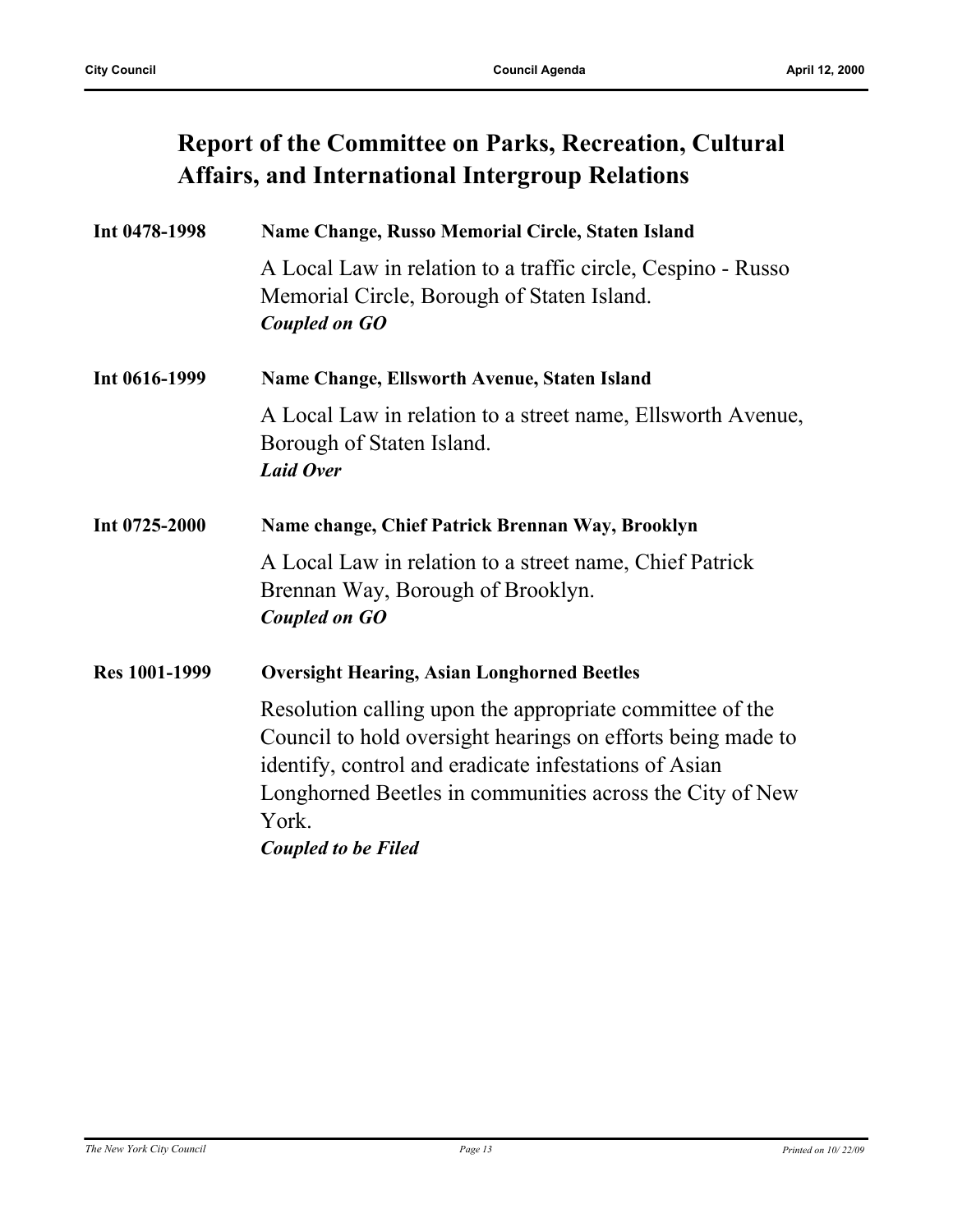## **Report of the Committee on State and Federal Legislation**

#### **SLR 0156-1999 In Rem, Manhattan (S.3201 A.3049)**

State Legislation Resolution requesting the New York State Legislature to pass bills, introduced by Senator Paterson, S.3201, and Assemblymember Wright, A.3049, "An Act authorizing the city of New York to reconvey its interest in certain real property acquired by in rem tax foreclosure in the borough of Manhattan to former owners Elisa O'Reilly notwithstanding expiration of the two year period within which application may be made to the city to release its interest in property thus acquired; Block No. 1728, Lot No. 16 on tax map for the borough of Manhattan." *Coupled on GO*

#### **SLR 0186-2000 Police, Prior Service Mayrose S.4008-A A.7259-A**

State Legislation Resolution requesting the New York State Legislature to pass bills introduced by Senator Marchi, S.4008-A and Assembly Member Vitaliano, A.7259-A, "AN ACT in relation to allowing prior service credit for Joseph K. Mayrose for service as a New York city police department trainee".

*Coupled on GO*

#### **SLR 0198-2000 Retirement, Calculating benefits (S.6364, A.9374)**

State Legislation Resolution requesting the New York State Legislature to pass bills introduced by Senators Maltese and Velella, S.6364, and Assembly Member Pheffer, A.9374, "AN ACT to amend the administrative code of the city of New York, in relation to calculating the benefits payable by the police superior officers' variable supplements fund provided for in such code". *Coupled on GO*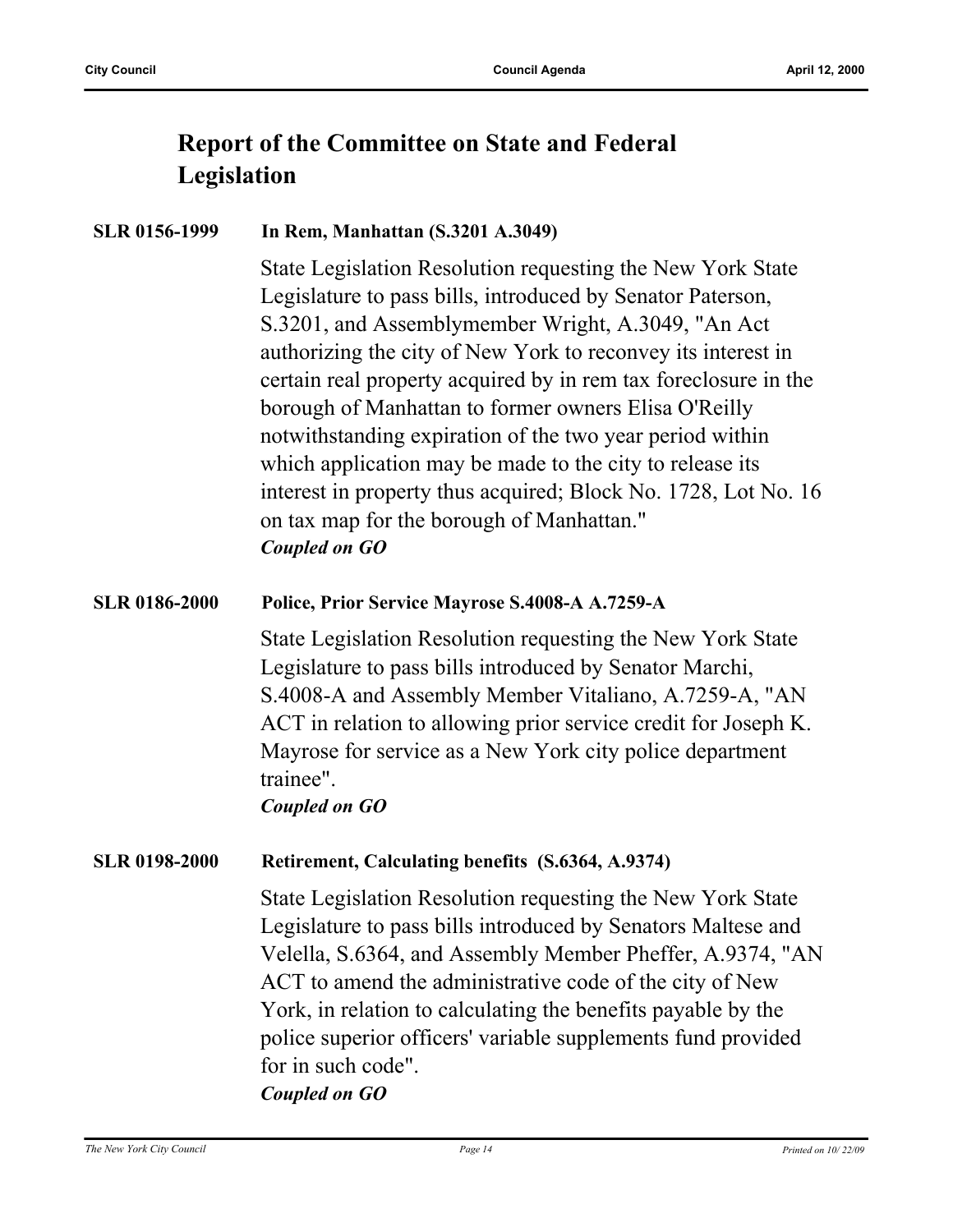| <b>SLR 0203-2000</b> | In rem, Brooklyn (S.6309, A.9205)                                                                                                                                                                                                                                                                                                                                                                                                                                                                                                                                                                                                                                                                                                                      |
|----------------------|--------------------------------------------------------------------------------------------------------------------------------------------------------------------------------------------------------------------------------------------------------------------------------------------------------------------------------------------------------------------------------------------------------------------------------------------------------------------------------------------------------------------------------------------------------------------------------------------------------------------------------------------------------------------------------------------------------------------------------------------------------|
|                      | State Legislation Resolution requesting the New York State<br>Legislature to pass bills introduced by Senator Lachman,<br>S.6309, and Assembly Member Cohen, A.9205, "AN ACT<br>authorizing the city of New York to reconvey its interest in<br>certain real property acquired by in rem tax foreclosure in the<br>borough of Brooklyn to former owners Bart Colorafi and<br>Vera M. Colorafi, notwithstanding expiration of the two year<br>period within which application may be made to the city to<br>release its interest in property thus acquired; Block No. 6955,<br>Lot No. 105 on tax map for the borough of Brooklyn".<br><b>Coupled on GO</b>                                                                                             |
| <b>SLR 0213-2000</b> | Retirement, Service Credit Transfer (S.2860-B, A.5129-B)                                                                                                                                                                                                                                                                                                                                                                                                                                                                                                                                                                                                                                                                                               |
|                      | State Legislation Resolution requesting the New York State<br>Legislature to pass bills introduced by Senators Seabrook and<br>Sampson, S.2860-B, and Assembly Member Davis, A.5129-B,<br>"AN ACT to authorize James M. James to transfer retirement<br>service credit from the New York state and local employees'<br>retirement system to the New York city employees' retirement<br>system".<br><b>Coupled on GO</b>                                                                                                                                                                                                                                                                                                                                |
| <b>SLR 0215-2000</b> | <b>Retirement, Emergency Medical Technicians (S.6737 A.9686)</b>                                                                                                                                                                                                                                                                                                                                                                                                                                                                                                                                                                                                                                                                                       |
|                      | State Legislation Resolution requesting the New York State<br>Legislature to pass bills introduced by Senators Maltese,<br>Leibell, Marcellino, Morahan, Padavan, Spano, Trunzo,<br>Velella, S.6737, and Assembly Members Vitaliano, D. Butler,<br>Carrozza, et al, A.9686, "AN ACT to amend the administrative<br>code of the city of New York, in relation to the establishment<br>of a twenty-five year retirement program for members of the<br>New York city employees' retirement system employed as<br>emergency medical technicians and advanced medical<br>technicians (paramedics); and to amend the retirement and<br>social security law, in relation to the establishment of<br>twenty-five year retirement programs for such members who |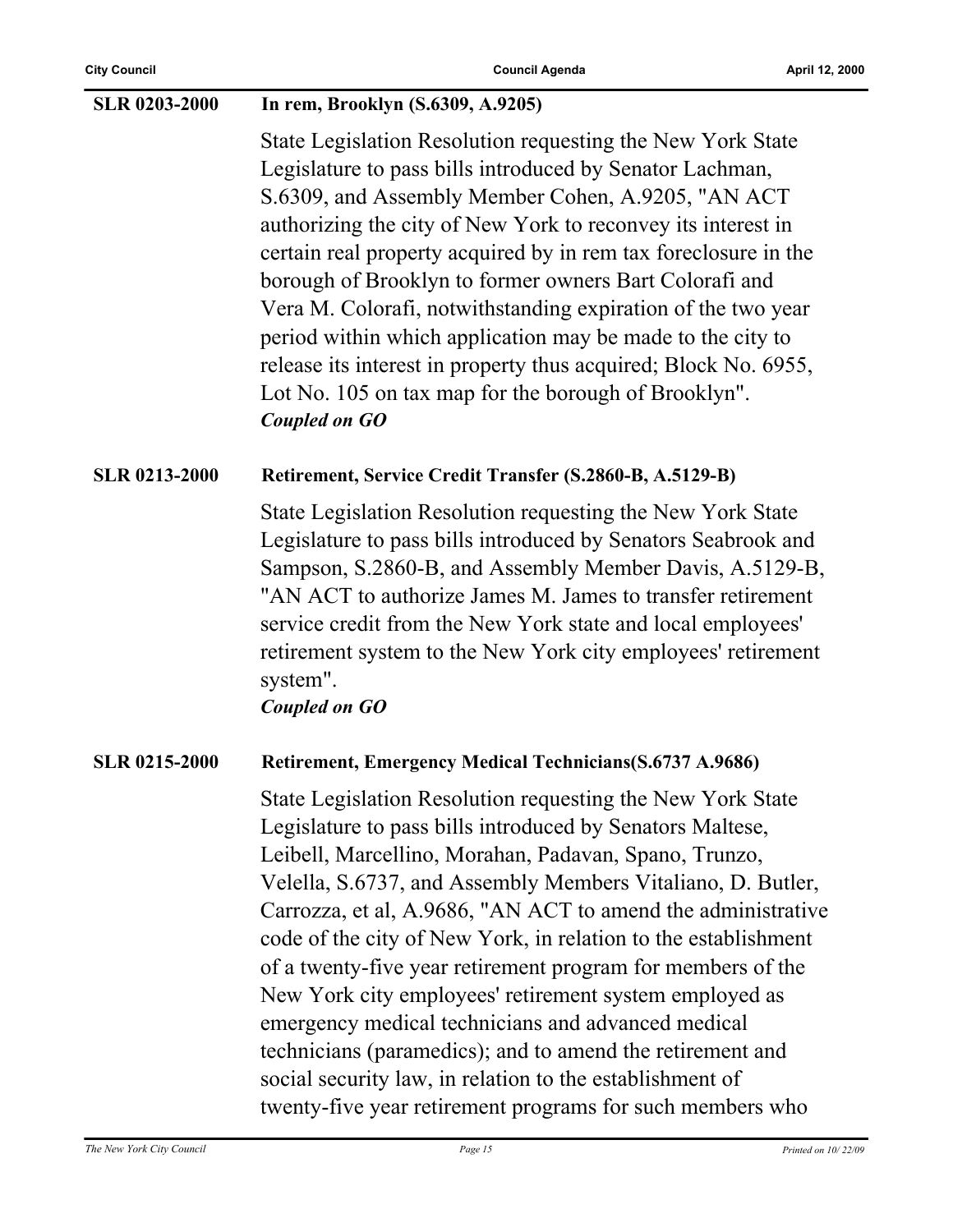**City Council Council Agenda April 12, 2000**

are subject to articles 11 and 15 of such law". *Coupled on GO*

#### **SLR 0216-2000 Retirement, Fire Alarm Dispatchers(S.6694 A.9646)**

State Legislation Resolution requesting the New York State Legislature to pass bills introduced by Senators Maltese, Leibell, Marcellino, Padavan, Spano, Trunzo and Velella, S.6694, and Assembly Members Vitaliano, Aubry, Carrozza, McLaughlin, Nolan, Pheffer and Ramirez, et al, A.9646, "AN ACT to amend the administrative code of the city of New York, in relation to the establishment of a twenty-five year retirement program for members of the New York city employees' retirement system employed as fire alarm dispatchers; and to amend the retirement and social security law, in relation to the establishment of twenty-five year retirement programs for such members who are subject to articles 11 and 15 of such law". *Coupled on GO*

#### **Report of the Committee on Transportation**

#### **Int 0351-1998-A Transportation Benefits, City Employees**

A Local Law to amend the administrative code of the city of New York, in relation to allowing city employees to use pre-tax earnings to purchase qualified transportation benefits in accordance with Federal law. *Coupled on GO*

#### **M 0817-2000 Veto, Transportation Benefits, City Employees Int 351-A**

Communication from the Mayor - Mayors veto and disapproval message of Introductory Number 351-A, in relation to allowing city employees to use pre-tax earnings to purchase qualified transportation benefits in accordance with Federal law.

*Coupled to be Filed*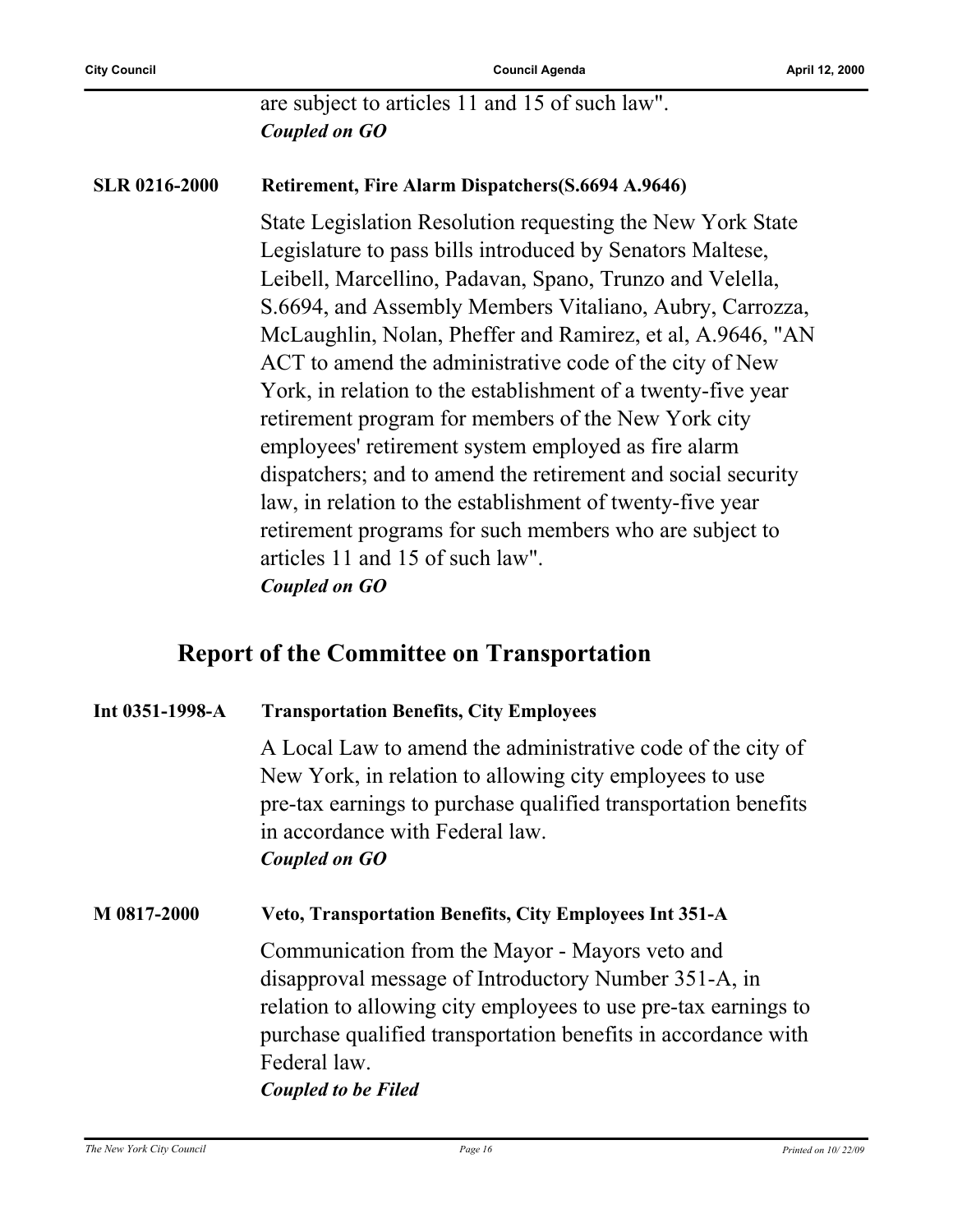### **12. General Order Calendar**

#### **Int 0291-1998-A Family Day Care Centers**

A Local Law to amend the administrative code of the city of New York and local law number forty-five for the year 1992, in relation to family child care services. *Laid Over Again*

#### **Res 1310-2000 ULURP, City-owned properties, Manhattan (C990448PPM)**

Resolution approving with modifications the decision of the City Planning Commission on ULURP No. C 990448 PPM, for the disposition of fourteen (14) city-owned properties located at 194 Stanton Street (Block 345/Lot 32; 166 and 164 Stanton Street (Block 350/Lots 31 and 32); 129 Stanton Street and 159 Norfolk Street (Block 354/Lots 16 and 18); 306, 310 and 312 East 3rd Street (Block 372/Lots 26, 28 and 29); 228 and 230-32 East 3rd Street (Block 385/Lots 19 and 20); 246, 244 and 242 East 2nd Street (Block 385/Lots 47, 48 and 49) and 229 Eldridge Street (Block 422/Lot 65), Manhattan (L.U. No. 689). *Coupled on GO*

**T1999-86 Commissioner of Deeds** Commissioner of Deeds *Coupled on GO*

### **Coupled on General Order**

### **Finance**

| <b>Res</b> 1286-2000 | <b>Con Ed Radiation Leak, Prohibit ratepayers recovery</b> |
|----------------------|------------------------------------------------------------|
|                      | <b>Preconsidered - GO</b>                                  |

**Res 1289-2000 Budget Expense, Changes (MN-6)**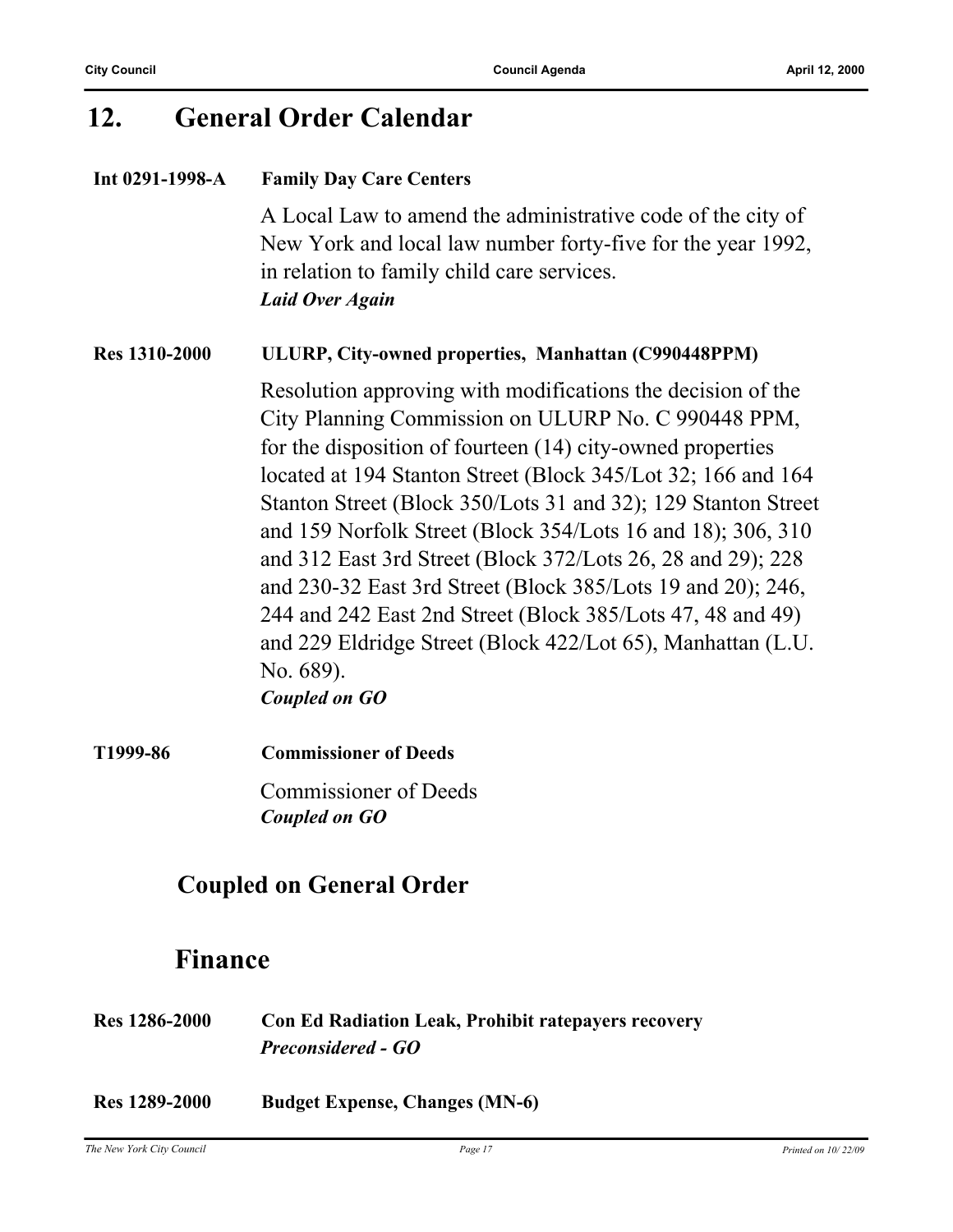|                      | <b>Preconsidered - GO</b>                                                        |
|----------------------|----------------------------------------------------------------------------------|
| <b>Res 1290-2000</b> | <b>Budget, New Revenues (MN-7)</b><br><b>Preconsidered - GO</b>                  |
| <b>Res 1291-2000</b> | Tax Exemption, 619 East 11th St., Man, (C000063HAM)<br><b>Preconsidered - GO</b> |
| <b>Res 1292-2000</b> | <b>UDAAP, Real Property Tax Exemption, Brooklyn</b><br>(20005174HAK)<br>GO       |
| Res 1293-2000        | <b>UDAAP, Community Board 3, Brooklyn (20005199HAK)</b><br>GQ                    |
| <b>Res 1294-2000</b> | UDAAP, Fairmount/Marmion, Bronx, (20005240HAX)<br>$G$ O                          |
| Res 1295-2000        | UDAAP, 201A Halsey Street, Brooklyn, (20005271HAK)<br>GO                         |
| Res 1296-2000        | UDAAP, 610 West 140th Street, Manhattan, (20005275HAM)<br>$G$ O                  |
| Res 1297-2000        | <b>UDAAP, Bushwick West Phase 1, Brooklyn, (20005277HAK)</b><br>GQ               |
| Res 1298-2000        | UDAAP, 2728 Broadway, Manhattan, (20005334HAM)<br>GO                             |
| <b>Res</b> 1299-2000 | UDAAP, 412-14 East 10th Street, Man. (20005335HAM)<br>GO                         |
| <b>Res 1300-2000</b> | UDAAP, Community Boards 6 & 7, CD 11&15, Bronx,<br>(20005338HAX)<br>GO           |
| <b>Res</b> 1301-2000 | <b>UDAAP, Community Board 12, CD 27, Queens,</b>                                 |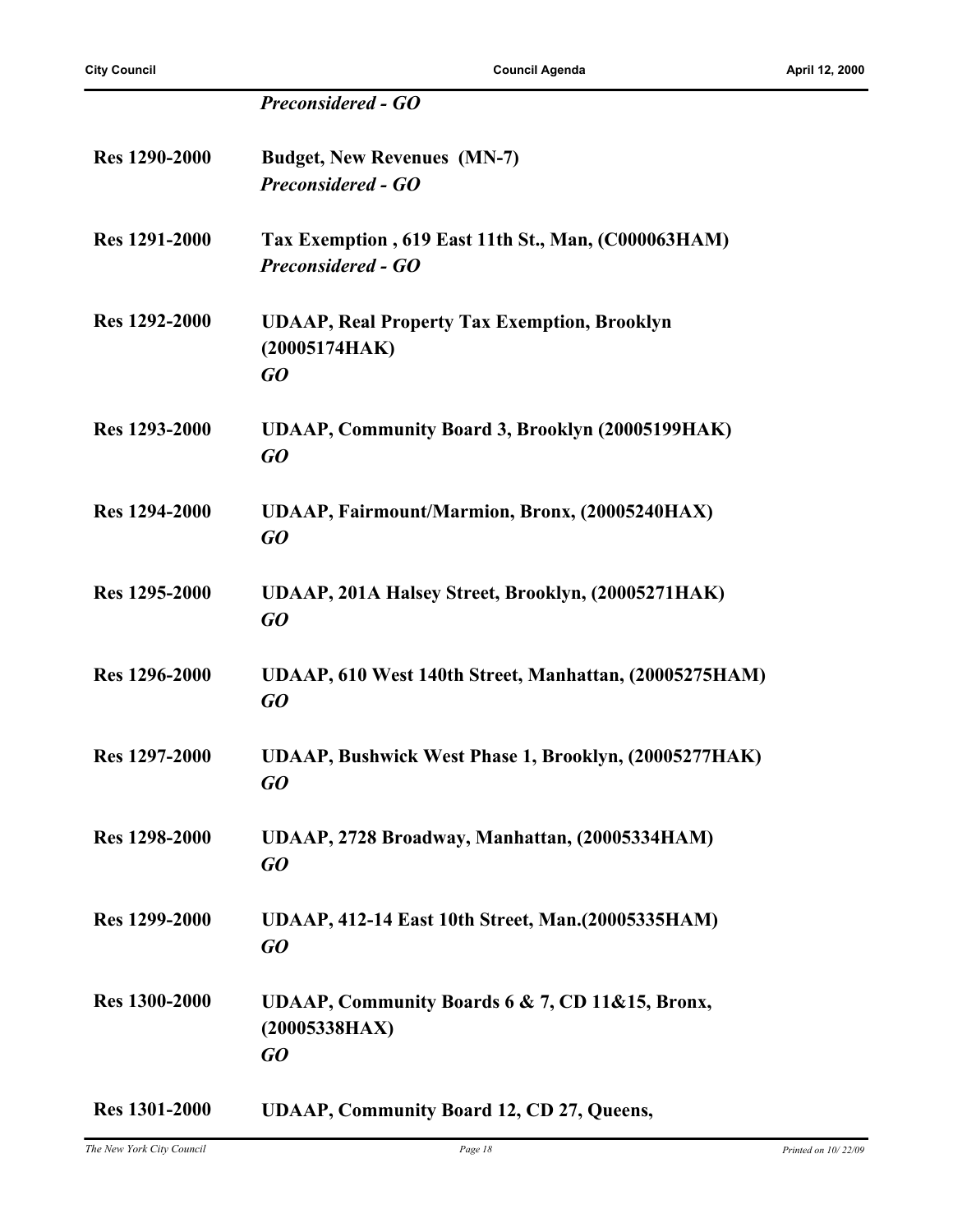|                      | (20005340HAQ)                                                |
|----------------------|--------------------------------------------------------------|
|                      | GQ                                                           |
| Res 1302-2000        | UDAAP, 172 Beach 97th Street, Queens, (20005341HAQ)<br>GO    |
| <b>Res 1303-2000</b> | UDAAP, Community Board 3, CD 21, Queens, (20005343HAQ)<br>GO |
| <b>Land Use</b>      |                                                              |
| <b>Res 1304-2000</b> | ULURP, Community Board 4, Brooklyn, (C000210HAK)<br>GQ       |
| Res 1305-2000        | ULURP, Community Board 4, Brooklyn, (C000211PSK)<br>GQ       |
| <b>Res 1306-2000</b> | UDAAP, 920 Metcalf Avenue, Bronx (20005184HAX)<br>GO         |
| Res 1307-2000        | UDAAP, Community Board 3, Brooklyn, (20005272HAK)<br>GO      |
| <b>Res 1308-2000</b> | ULURP, City Map Changes, Brooklyn (C000065MMK)<br>GO         |
| <b>Res 1309-2000</b> | ULURP, Baseball Stadium, Brooklyn (C000098MCK)<br>GO         |

## **Parks, Recreation, Cultural Affairs, and Intergroup Relations**

| Int 0478-1998 | Name Change, Russo Memorial Circle, Staten Island |
|---------------|---------------------------------------------------|
|               | GO                                                |

#### **Int 0725-2000 Name change, Chief Patrick Brennan Way, Brooklyn**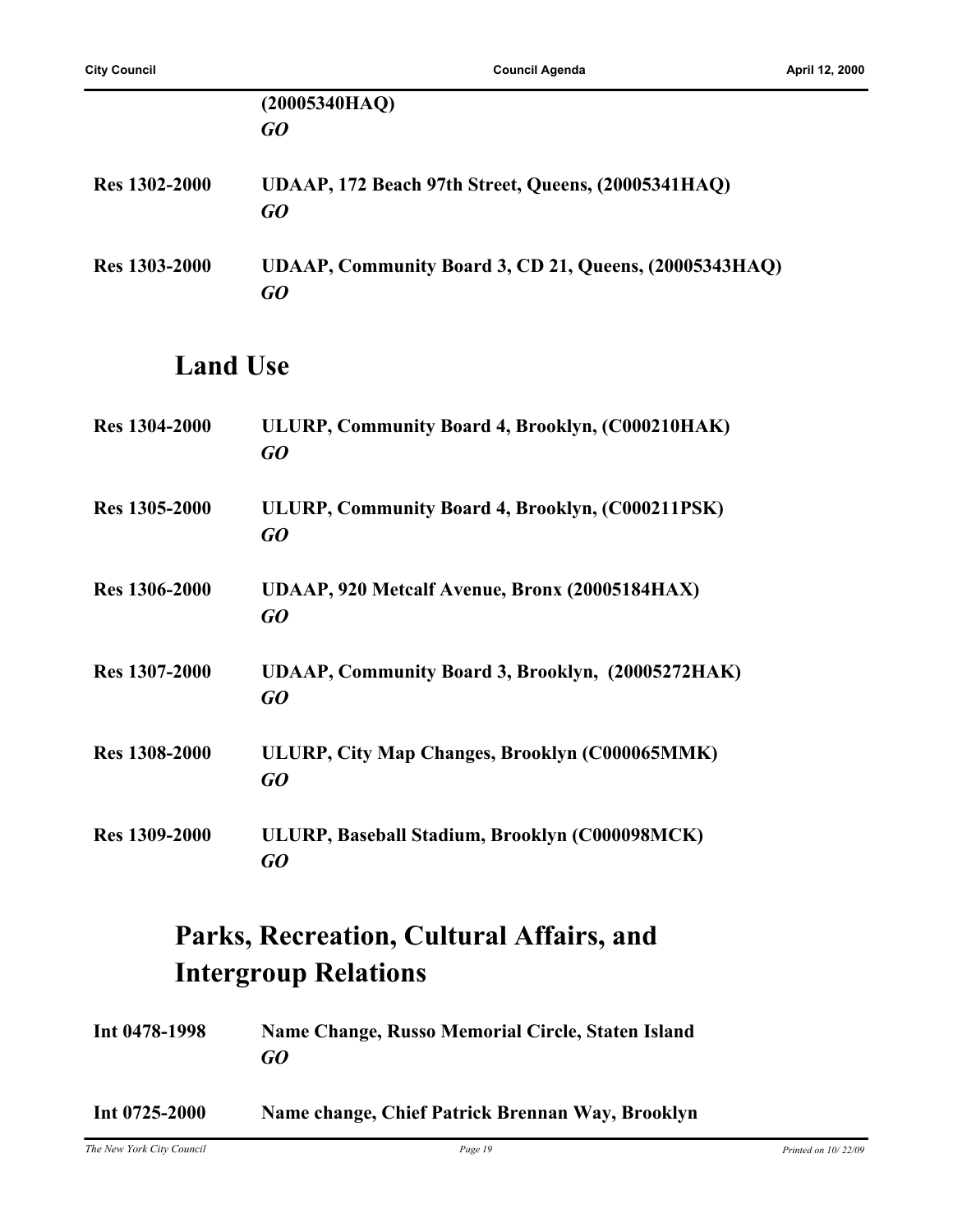|                      | GO                                                                 |
|----------------------|--------------------------------------------------------------------|
| <b>Res 1001-1999</b> | <b>Oversight Hearing, Asian Longhorned Beetles</b><br><b>Filed</b> |
|                      | <b>State and Federal Legislation</b>                               |
| SLR 0156-1999        | In Rem, Manhattan (S.3201 A.3049)<br>GO                            |
| <b>SLR 0186-2000</b> | Police, Prior Service Mayrose S.4008-A A.7259-A<br>GO              |
| <b>SLR 0198-2000</b> | Retirement, Calculating benefits (S.6364, A.9374)<br>GO            |
| <b>SLR 0203-2000</b> | In rem, Brooklyn (S.6309, A.9205)<br>GO                            |
| <b>SLR 0213-2000</b> | Retirement, Service Credit Transfer (S.2860-B, A.5129-B)<br>GO     |
| <b>SLR 0215-2000</b> | Retirement, Emergency Medical Technicians(S.6737 A.9686)<br>GO     |
| <b>SLR 0216-2000</b> | Retirement, Fire Alarm Dispatchers(S.6694 A.9646)<br>GO            |
|                      |                                                                    |

## **Transportation**

| Int $0351-1998-A$ | <b>Transportation Benefits, City Employees</b><br>GO                           |
|-------------------|--------------------------------------------------------------------------------|
| M 0817-2000       | <b>Veto, Transportation Benefits, City Employees Int 351-A</b><br><b>Filed</b> |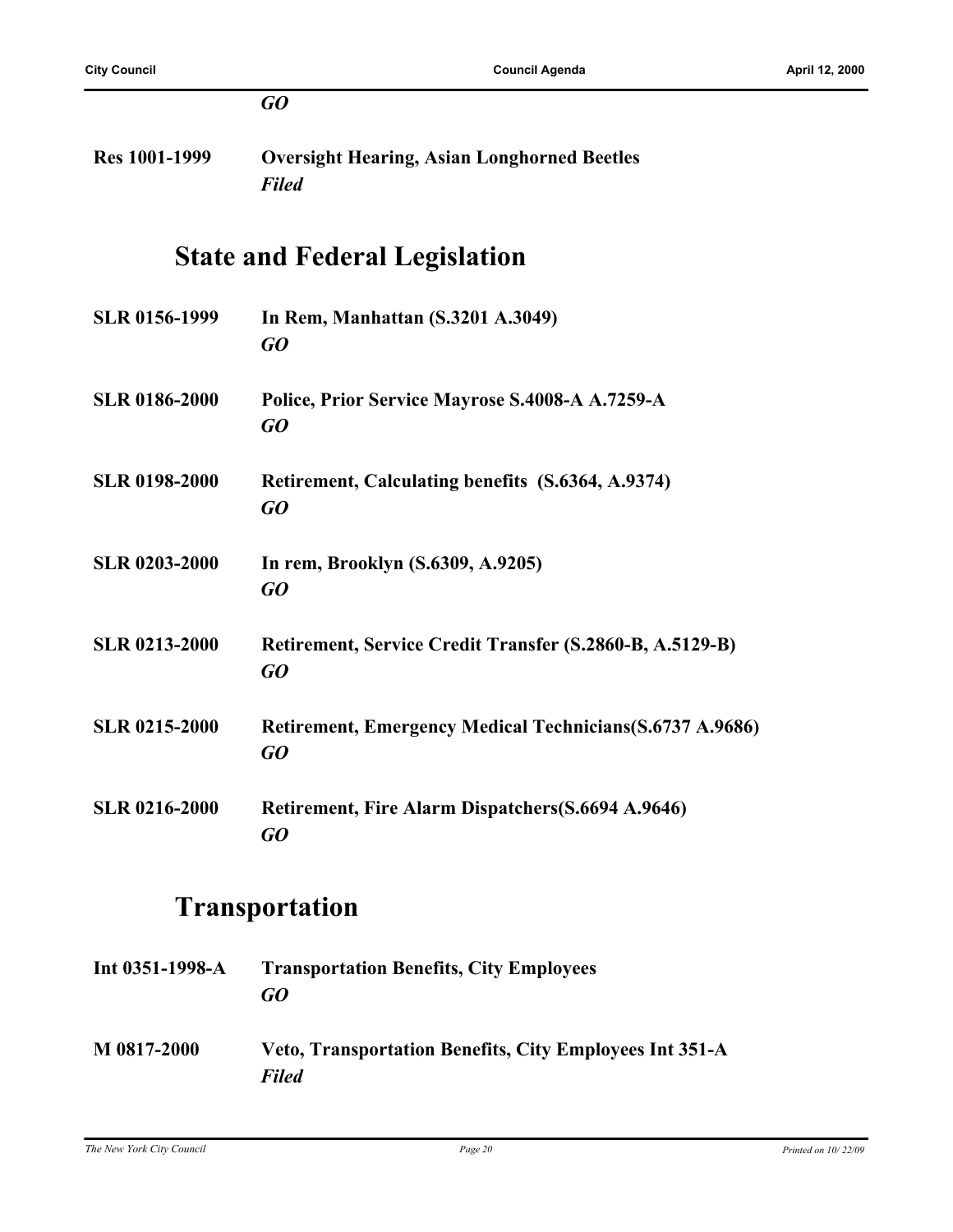## **General Order Calendar**

- **Res 1310-2000 ULURP, City-owned properties, Manhattan (C990448PPM)** *GO*
- **T1999-86 Commissioner of Deeds**

#### **Introduction and Reading of Bills See Attached 13.**

- **14. General Discussion**
- **15. Extension of Remarks**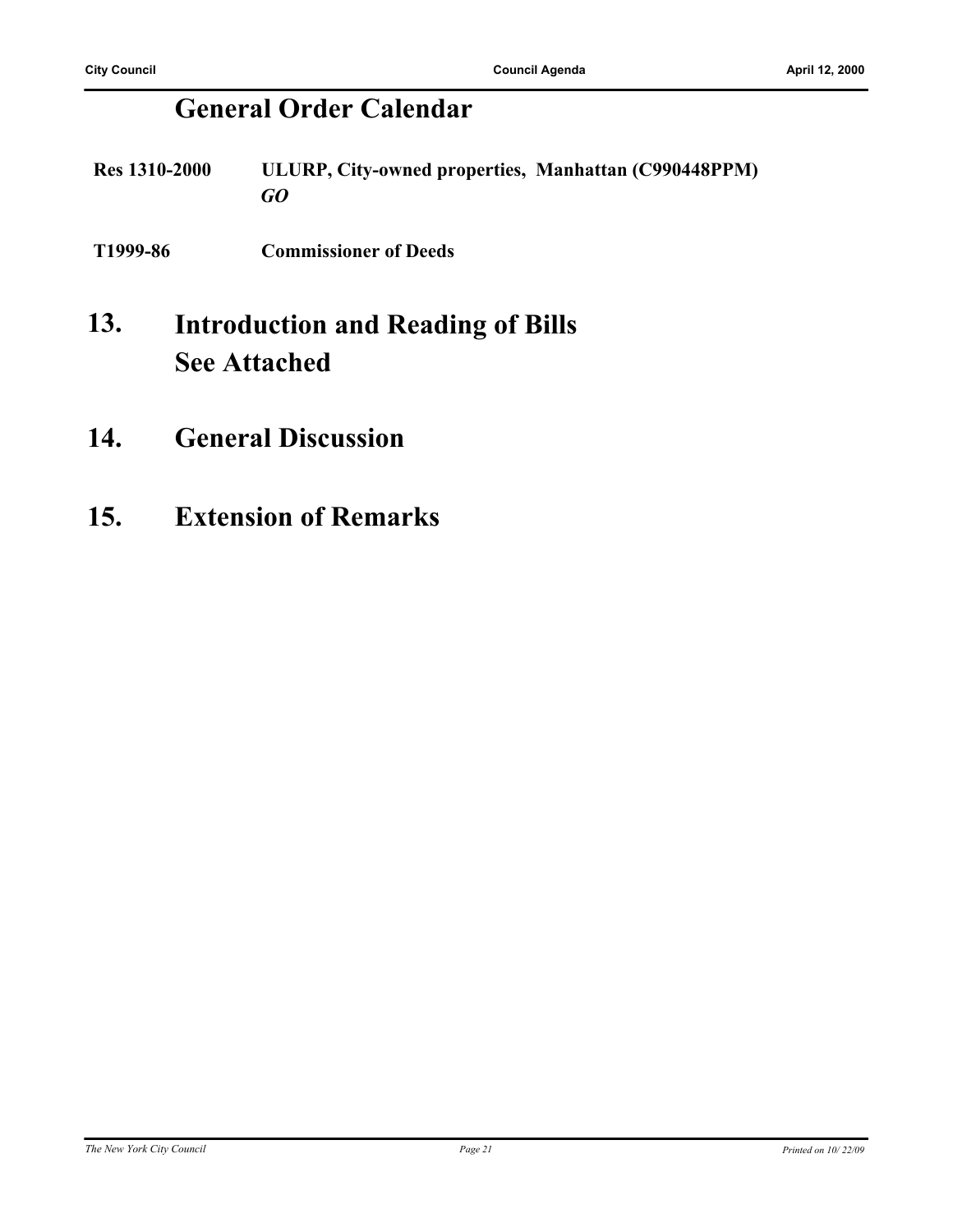## **INTRODUCTION AND READING OF BILLS**

| Int 0733-2000        | By The Speaker (Speaker Vallone) and Council Members Sabini,<br>Carrion, Linares, Malave-Dilan, Berman, Henry, Nelson, Cruz and<br>Stabile; also Council Members Koslowitz, Michels, O'Donovan,<br>Povman and Ognibene                                                                                                                                                           |
|----------------------|----------------------------------------------------------------------------------------------------------------------------------------------------------------------------------------------------------------------------------------------------------------------------------------------------------------------------------------------------------------------------------|
|                      | A Local Law to amend the New York City Charter to prohibit<br>city agencies from hiring persons who are required to register<br>with the federal selective service system and have failed to<br>register.<br><b>Civil Service &amp; Labor</b>                                                                                                                                    |
| Res 1285-2000        | By The Speaker (Speaker Vallone) and Council Members Michels,<br>Berman, DiBrienza, Malave-Dilan, Freed, Henry, Lopez, Nelson<br>and Stabile; also Council Members Eisland, Fisher, Foster,<br>Harrison, Koslowitz, Leffler, Marshall, The Speaker (Speaker<br>Miller), O'Donovan, Perkins, Pinkett, Povman, The Speaker<br>(Speaker Quinn), Rivera, Robinson, Wooten and Golden |
|                      | Resolution commemorating April 22, 2000 as the 30th<br>Anniversary of Earth Day and urging all New Yorkers to join<br>in its celebration.<br><b>IMMEDIATE CONSIDERATION or Environmental Protection</b>                                                                                                                                                                          |
| Res 1286-2000        | By The Speaker (Speaker Vallone) and Council Members Berman,<br>Malave-Dilan, Freed, Nelson, Stabile, DiBrienza, Fisher, Foster,<br>Harrison, Koslowitz, Leffler, Michels, Pinkett, The Speaker (Speaker<br>Quinn) and Robinson                                                                                                                                                  |
|                      | Resolution calling upon the State to act immediately to<br>prohibit Con Edison from recovering from its ratepayers costs<br>related to the February 15, 2000 radiation leak at its Indian<br>Point 2 Nuclear Facility.<br><b>Preconsidered - Finance</b>                                                                                                                         |
| <b>SLR 0228-2000</b> | By Council Member Berman                                                                                                                                                                                                                                                                                                                                                         |
|                      | State Legislation Resolution requesting the New York State                                                                                                                                                                                                                                                                                                                       |

*The New York City Council Page 22 Printed on 10/ 22/09*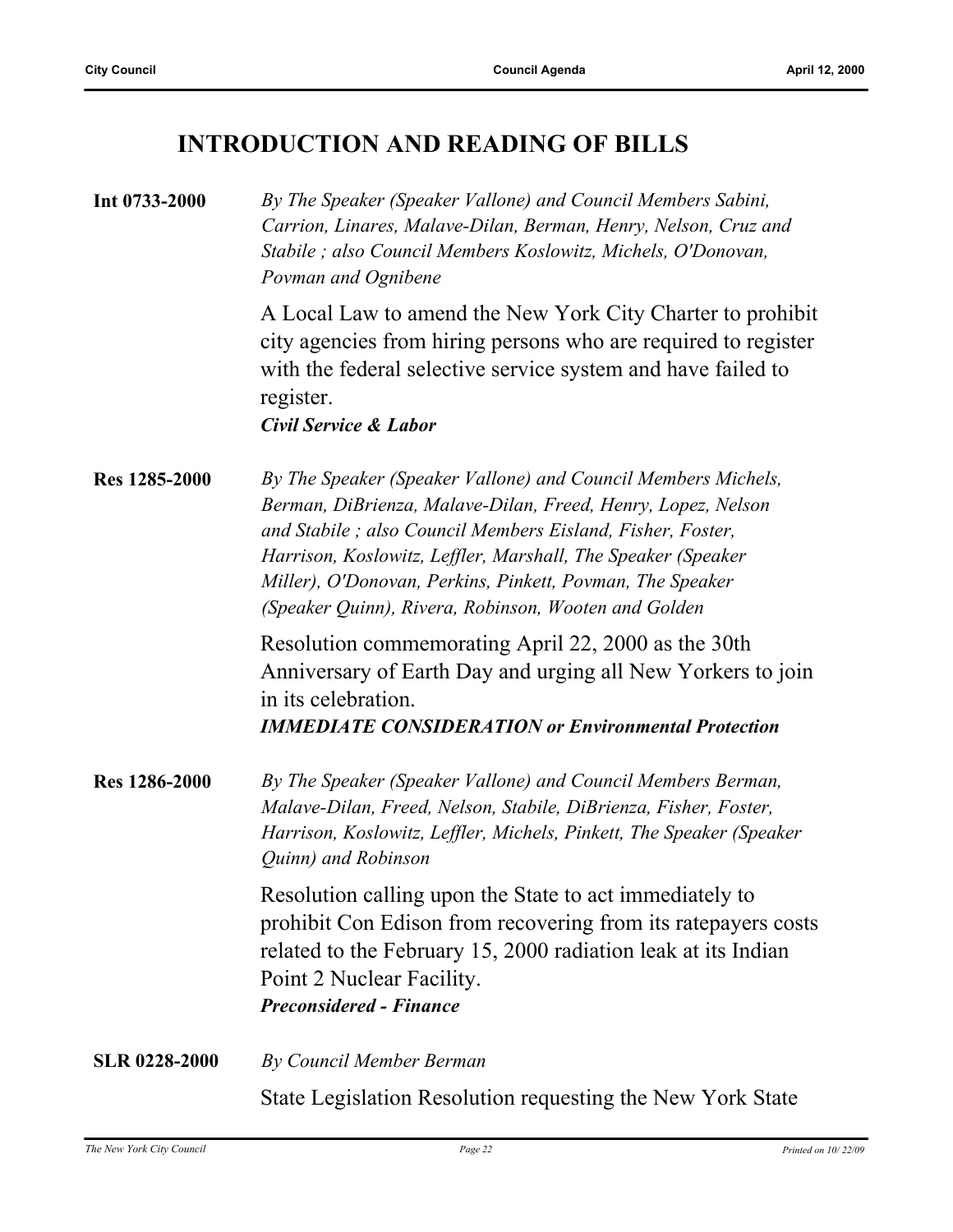|                      | Legislature to pass bills introduced by Senator Kruger,<br>S.7230, and Assembly Member Seddio, A.10307, "AN ACT<br>authorizing the city of New York to reconvey its interest in<br>certain real property acquired by in rem tax foreclosure in the<br>borough of Brooklyn to former owners Kenneth Sherman and<br>Dolores Sherman, notwithstanding expiration of the two year<br>period within which application may be made to the city to<br>release its interest in property thus acquired; Block No. 8521,<br>Lot No. 60 on tax map for the borough of Brooklyn".<br><b>State and Federal Legislation</b> |
|----------------------|---------------------------------------------------------------------------------------------------------------------------------------------------------------------------------------------------------------------------------------------------------------------------------------------------------------------------------------------------------------------------------------------------------------------------------------------------------------------------------------------------------------------------------------------------------------------------------------------------------------|
| Int 0734-2000        | By Council Member Cruz (by request of the Mayor)                                                                                                                                                                                                                                                                                                                                                                                                                                                                                                                                                              |
|                      | A Local Law to amend the charter of the city of New York, in<br>relation to offices held by members of the police department.<br>Civil Service & Labor                                                                                                                                                                                                                                                                                                                                                                                                                                                        |
| Res 1287-2000        | By Council Members Eisland, Fisher, Clarke, Malave-Dilan,<br>Henry, Lopez, Nelson, Golden and Stabile; also Council Members<br>Foster, Leffler, Marshall, Michels, Perkins, The Speaker (Speaker<br>Quinn), Rivera, Robinson, Warden, Wooten and Ognibene                                                                                                                                                                                                                                                                                                                                                     |
|                      | Resolution recognizing April 14-April 15, 2000 as National<br>Youth Service Day in the City of New York and urging all<br>New Yorkers to participate in its program of promoting the<br>hope and promise of youth.<br><b>IMMEDIATE CONSIDERATION or Youth Services</b>                                                                                                                                                                                                                                                                                                                                        |
| <b>SLR 0229-2000</b> | By Fiala, Council Members Oddo, Freed, Golden and Stabile;<br>also Council Members Harrison, O'Donovan and Provenzano                                                                                                                                                                                                                                                                                                                                                                                                                                                                                         |
|                      | State Legislation Resolution requesting the New York State<br>Legislature to pass bills introduced by Senator Marchi,<br>S.7130, and Assembly Members Connelly, Vitaliano and<br>Straniere, A.10168,"AN ACT to amend the public authorities<br>law, in relation to the provision of express bus service to the<br>south shore of Staten Island".<br><b>State and Federal Legislation</b>                                                                                                                                                                                                                      |

**Res 1288-2000** *By Council Members Fisher, Clarke, Freed, Henry, Lopez, Michels*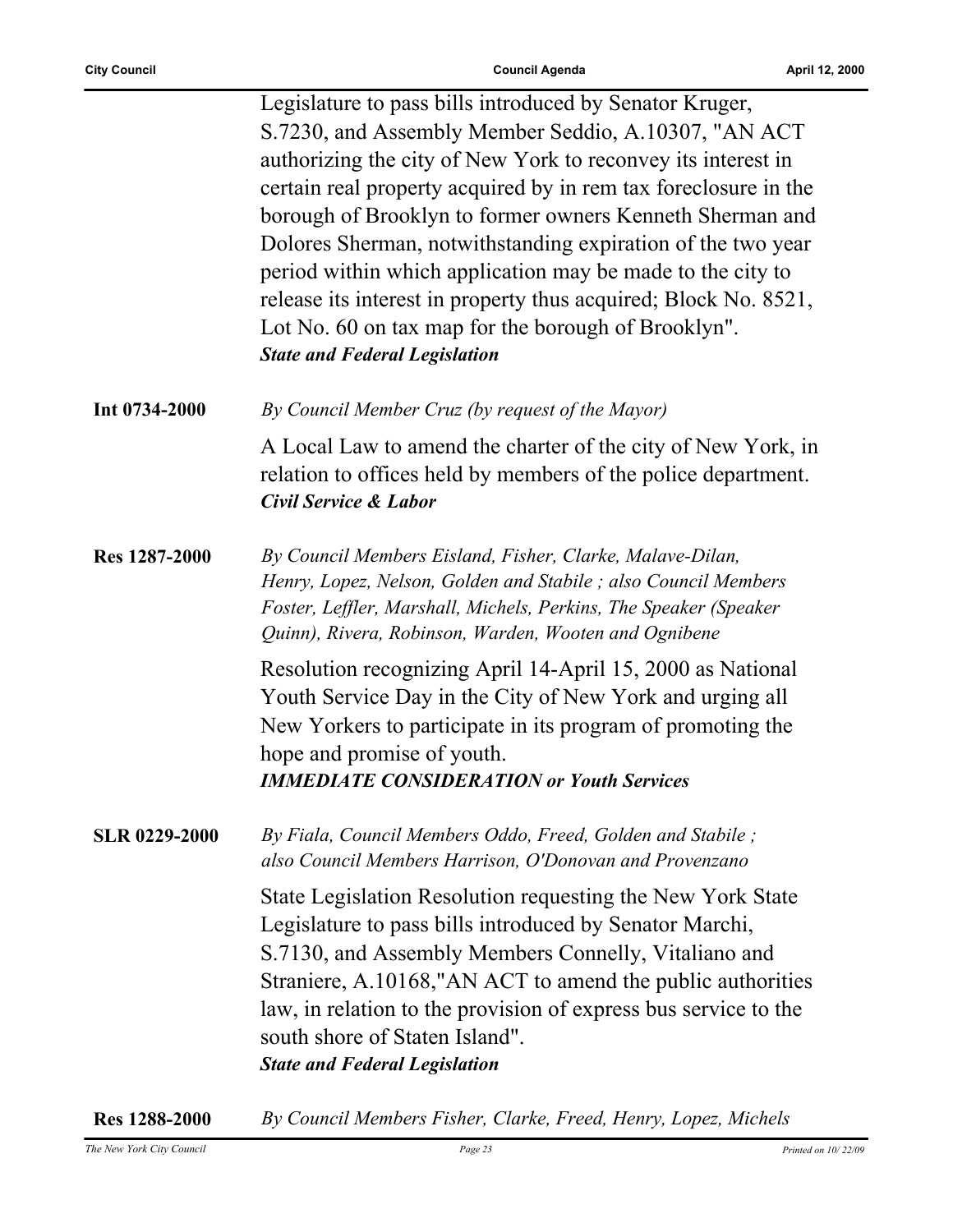$\overline{a}$ 

|                      | and Stabile; also Council Members DiBrienza, Eisland, Foster,<br>Harrison, Koslowitz, Leffler, Linares, Marshall, The Speaker<br>(Speaker Miller), Perkins, Provenzano, Rivera, Robinson,<br>Rodriguez, Warden, Wooten, Spigner and Golden                                                                                                                                                                                                                                                                    |
|----------------------|---------------------------------------------------------------------------------------------------------------------------------------------------------------------------------------------------------------------------------------------------------------------------------------------------------------------------------------------------------------------------------------------------------------------------------------------------------------------------------------------------------------|
|                      | Resolution in support of the Million Mom March on Mothers'<br>Day 2000 in Washington, D.C. and calling on Congress to<br>pass sensible gun legislation to protect our communities.<br><b>IMMEDIATE CONSIDERATION or Parks, Recreation, Cultural</b><br><b>Affairs and International Intergroup Relations</b>                                                                                                                                                                                                  |
| <b>SLR 0230-2000</b> | By Council Members Freed, The Speaker (Speaker Miller) and<br>Stabile; also Council Member Leffler and The Speaker (Speaker<br>Quinn)                                                                                                                                                                                                                                                                                                                                                                         |
|                      | State Legislation Resolution requesting the New York State<br>Legislature to pass bills introduced by Senator Goodman,<br>S.3963, and Assembly Member Grannis, A.1218, "AN ACT to<br>amend chapter 115 of the laws of 1894, relating to the better<br>protection of lost and strayed animals and for securing the<br>rights of owners thereof, in relation to authority over city's<br>management of animals in any city having a population of over<br>two million".<br><b>State and Federal Legislation</b> |
| Int 0735-2000        | By Council Members Harrison, Sabini, Carrion, Malave-Dilan,<br>Freed, Henry, Koslowitz, Linares, Nelson and Provenzano; also<br>Council Members DiBrienza, Foster, Leffler, Marshall, Spigner and<br>O'Donovan                                                                                                                                                                                                                                                                                                |
|                      | A Local Law to amend the administrative code of the city of<br>New York, in relation to grease and oil generated from food<br>service establishments.<br><b>Environmental Protection</b>                                                                                                                                                                                                                                                                                                                      |
| Int 0736-2000        | By Council Members Harrison, Sabini, Carrion, Freed, Henry,<br>Koslowitz, Linares, Nelson and Provenzano; also Council Members<br>Foster, Leffler, Marshall, Spigner and O'Donovan                                                                                                                                                                                                                                                                                                                            |
|                      | A Local Law to amend the administrative code of the city of<br>New York, in relation to enforcement and penalties of                                                                                                                                                                                                                                                                                                                                                                                          |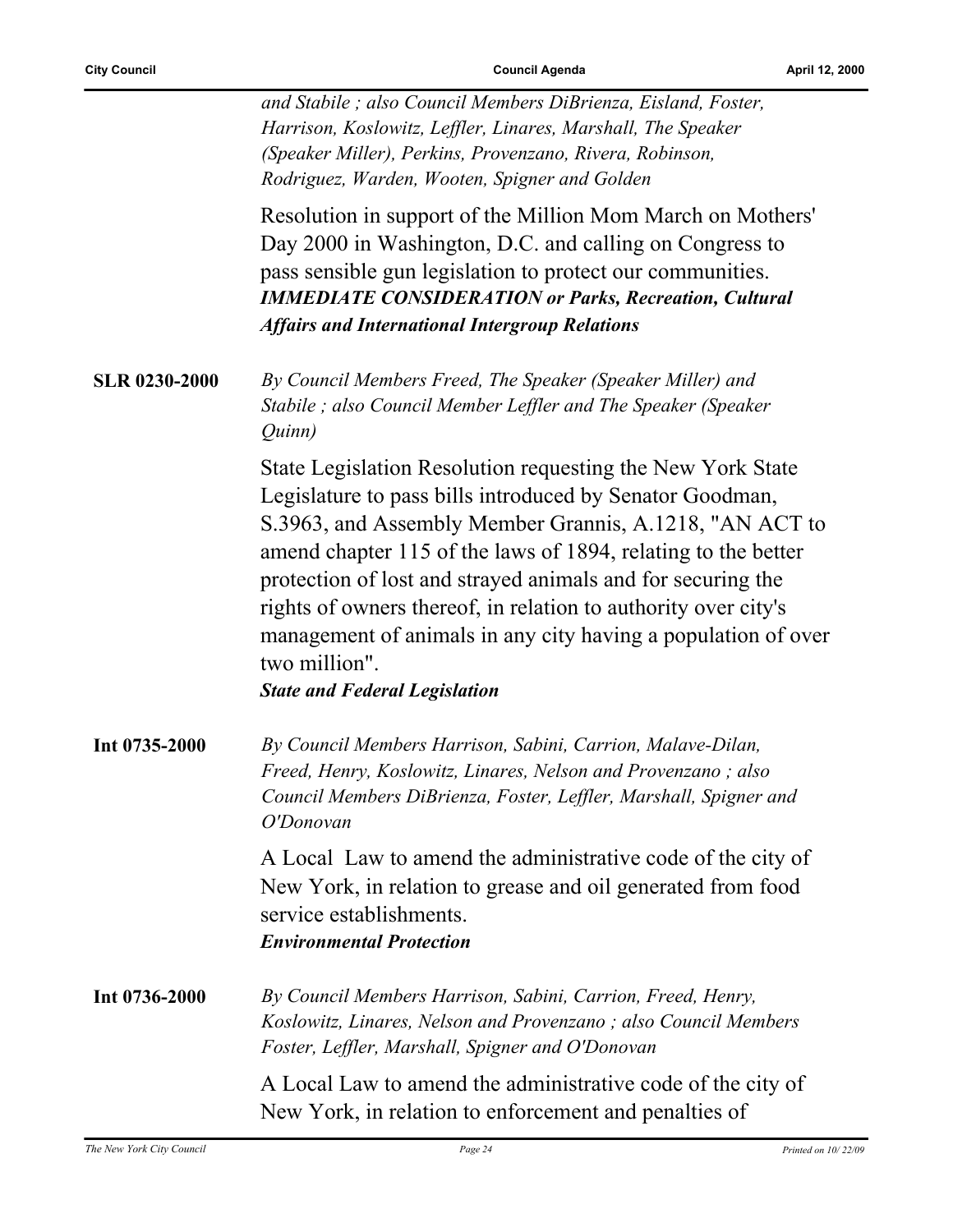$\overline{a}$ 

**City Council Council Agenda Council Agenda April 12, 2000** 

|                      | premises discharging into the sewer system.<br><b>Environmental Protection</b>                                                                                                                                                                                                                                                                                                                                                                                                                                                                                                                                                                              |
|----------------------|-------------------------------------------------------------------------------------------------------------------------------------------------------------------------------------------------------------------------------------------------------------------------------------------------------------------------------------------------------------------------------------------------------------------------------------------------------------------------------------------------------------------------------------------------------------------------------------------------------------------------------------------------------------|
| <b>SLR 0231-2000</b> | By Council Member Henry                                                                                                                                                                                                                                                                                                                                                                                                                                                                                                                                                                                                                                     |
|                      | State Legislation Resolution requesting the New York State<br>Legislature to pass bills introduced by Senator Markowitz,<br>S.7337, and by Committee on Rules, A.8962-A, "AN ACT<br>authorizing the city of New York to reconvey its interest in<br>certain real property acquired by in rem tax foreclosure in the<br>borough of Brooklyn to former owner Vincent Frangello,<br>notwithstanding expiration of the two year period within<br>which application may be made to the city to release its<br>interest in property thus acquired; Block No. 5228, Lot No. 37<br>on tax map for the borough of Brooklyn".<br><b>State and Federal Legislation</b> |
| Int 0737-2000        | By Council Members Lasher and Golden; also Council Members<br>Fisher, O'Donovan and Robles                                                                                                                                                                                                                                                                                                                                                                                                                                                                                                                                                                  |
|                      | A Local Law in relation to a street name, Police Officer Harry<br>Ryman Place, Borough of Brooklyn.<br>Parks, Recreation, Cultural Affairs and International Intergroup<br><b>Relations</b>                                                                                                                                                                                                                                                                                                                                                                                                                                                                 |
| Int 0738-2000        | By Council Members McCaffrey, DiBrienza, Koslowitz, Sabini,<br>Golden, Foster and Rivera; also Council Members Leffler,<br>O'Donovan and Robles                                                                                                                                                                                                                                                                                                                                                                                                                                                                                                             |
|                      | A Local Law in relation to a park name, Joe Sabba Park, and a<br>plaza name, Veterans Memorial Plaza, Borough of Queens.<br>Parks, Recreation, Cultural Affairs and International Intergroup<br><b>Relations</b>                                                                                                                                                                                                                                                                                                                                                                                                                                            |
| Int 0739-2000        | By Council Members Povman, Abel and Koslowitz; also Council<br>Members Leffler and Golden                                                                                                                                                                                                                                                                                                                                                                                                                                                                                                                                                                   |
|                      | A Local Law in relation to a triangle name, Christopher<br>Postiglione Triangle, Borough of Queens.<br>Parks, Recreation, Cultural Affairs and International Intergroup                                                                                                                                                                                                                                                                                                                                                                                                                                                                                     |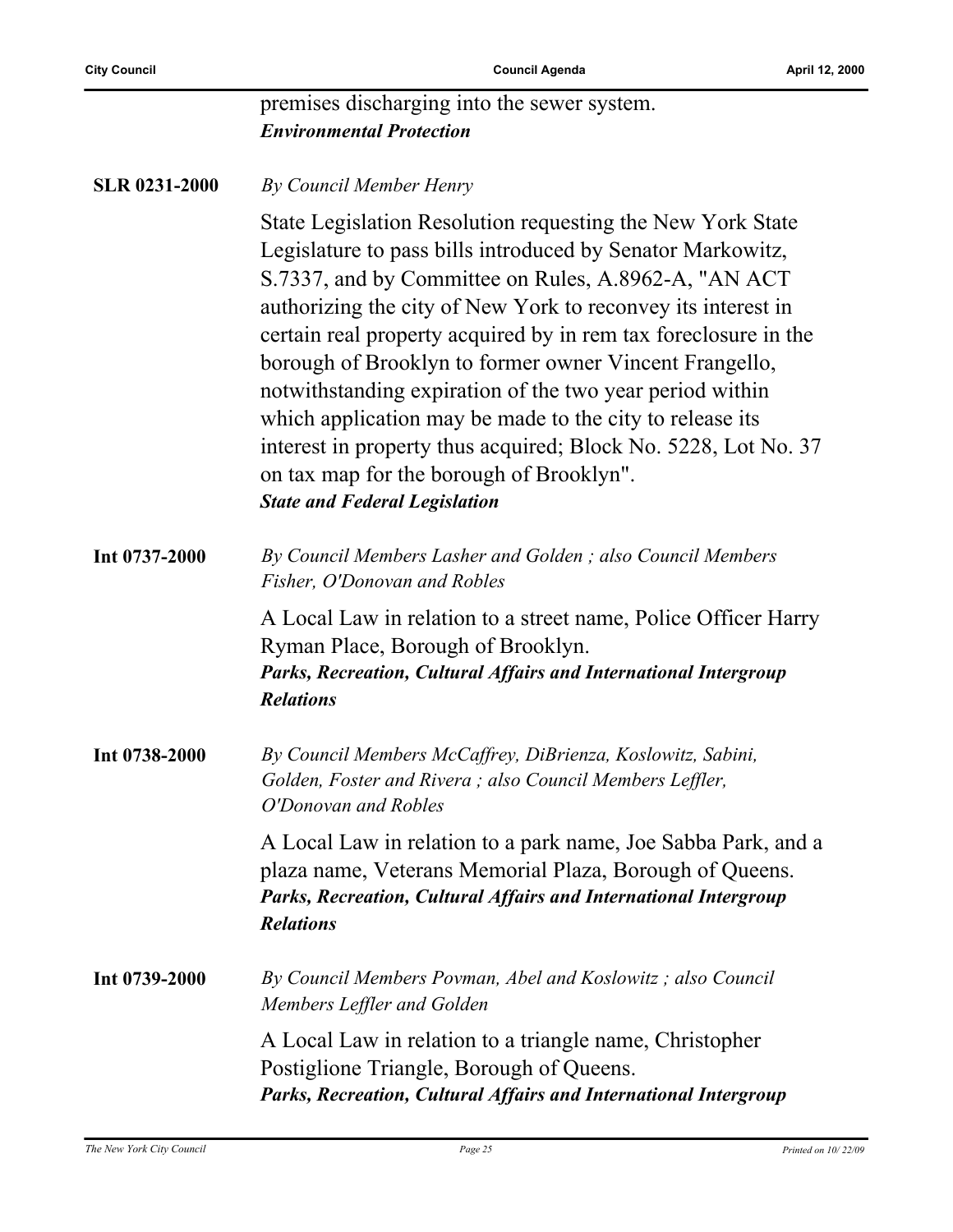|                      | <b>Relations</b>                                                                                                                                                                                                                                                                                                                                                                                                                                                                                                                                                                                                                                                                                                                       |
|----------------------|----------------------------------------------------------------------------------------------------------------------------------------------------------------------------------------------------------------------------------------------------------------------------------------------------------------------------------------------------------------------------------------------------------------------------------------------------------------------------------------------------------------------------------------------------------------------------------------------------------------------------------------------------------------------------------------------------------------------------------------|
| <b>SLR 0232-2000</b> | By Council Member Provenzano                                                                                                                                                                                                                                                                                                                                                                                                                                                                                                                                                                                                                                                                                                           |
|                      | State Legislation Resolution requesting the New York State<br>Legislature to pass bills introduced by Senator Velella,<br>S.6891-A, and Assembly Member Kaufman, A.9573, "AN<br>ACT authorizing the city of New York to reconvey its interest<br>in certain real property acquired by in rem tax foreclosure in<br>the borough of The Bronx to the person or persons who would<br>have inherited said property from former owner Frank Switay,<br>deceased, notwithstanding expiration of the two year period<br>within which application may be made to the city to release its<br>interest in property thus acquired; Block No. 3978, Lot No. 4<br>on tax map for the borough of The Bronx".<br><b>State and Federal Legislation</b> |
| Int 0740-2000        | By The Public Advocate (Public Advocate Green) and Council<br>Members Michels, The Speaker (Speaker Quinn), Carrion, Clarke,<br>DiBrienza, Freed, Henry, Marshall and Watkins; also Council<br>Members Fisher, Foster, Harrison, Koslowitz, Leffler, Linares,<br>McCaffrey, The Speaker (Speaker Miller), Perkins, Pinkett, Robles<br>and Robinson                                                                                                                                                                                                                                                                                                                                                                                     |
|                      | A Local Law to amend the administrative code of the city of<br>New York, in relation to creating a parents' right to know<br>about environmental hazards in and around public school<br>buildings.<br><b>Education</b>                                                                                                                                                                                                                                                                                                                                                                                                                                                                                                                 |
| <b>SLR 0233-2000</b> | By Rivera and Council Member Pinkett; also Council Members<br>Harrison and Robinson                                                                                                                                                                                                                                                                                                                                                                                                                                                                                                                                                                                                                                                    |
|                      | State Legislation Resolution requesting the New York State<br>Legislature to pass bills introduced by Senator Maltese,<br>S.6999, and Assembly Member Seminerio, A.9942,"AN ACT<br>to amend chapter 609 of the laws of 1996, allowing correction<br>members of the New York city employees' retirement system<br>to elect the benefits provided by chapter 936 of the laws of<br>1990, or chapter 631 of the laws of 1993, in relation to                                                                                                                                                                                                                                                                                              |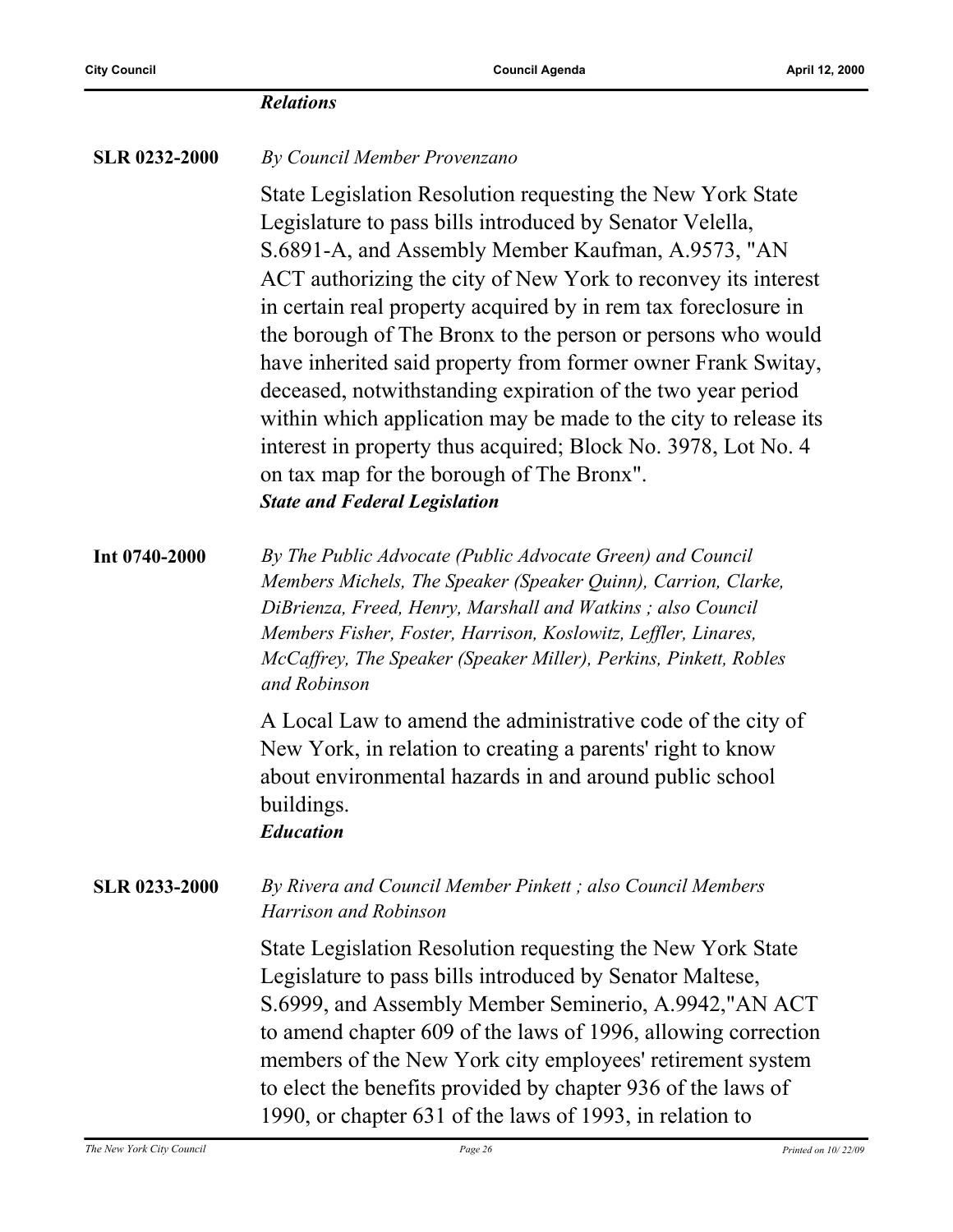|                      | extending the time for such elections".                                                                                                                                                                                                                                                                                                                                                                                                  |
|----------------------|------------------------------------------------------------------------------------------------------------------------------------------------------------------------------------------------------------------------------------------------------------------------------------------------------------------------------------------------------------------------------------------------------------------------------------------|
|                      | <b>State and Federal Legislation</b>                                                                                                                                                                                                                                                                                                                                                                                                     |
| <b>SLR 0234-2000</b> | By Rivera and Council Member Pinkett; also Council Member<br>Harrison                                                                                                                                                                                                                                                                                                                                                                    |
|                      | State Legislation Resolution requesting the New York State<br>Legislature to pass a bill introduced by Senator Goodman,<br>S.4481, "AN ACT in relation to the membership of a person in<br>the service of the city of New York in the New York state and<br>local employees' retirement system".<br><b>State and Federal Legislation</b>                                                                                                 |
| <b>SLR 0235-2000</b> | By Rivera and Council Member Freed; also Council Member<br>Harrison and The Speaker (Speaker Quinn)                                                                                                                                                                                                                                                                                                                                      |
|                      | State Legislation Resolution requesting the New York State<br>Legislature to pass bills introduced by Senator Goodman,<br>S.663, and Assembly Member Grannis, A.1157, "AN ACT to<br>amend the environmental conservation law, in relation to<br>prohibiting the use of any pesticide containing the active<br>ingredient 4-aminopyridine in cities with a population of one<br>million or more".<br><b>State and Federal Legislation</b> |
| <b>SLR 0236-2000</b> | By Rivera and Council Member Pinkett; also Council Member<br>Robinson                                                                                                                                                                                                                                                                                                                                                                    |
|                      | State Legislation Resolution requesting the New York State<br>Legislature to pass a bill introduced by Senator Maltese,<br>S.7214, "AN ACT to amend the administrative code of the city<br>of New York, in relation to the designation of deputy warden<br>(warden level II) in the department of correction of the city of<br>New York".<br><b>State and Federal Legislation</b>                                                        |
| <b>SLR 0237-2000</b> | By Rivera, Council Members Linares, Lopez, O'Donovan, Eisland,<br>Carrion, Pinkett and Wooten; also The Speaker (Speaker Quinn)<br>and Council Member Robinson                                                                                                                                                                                                                                                                           |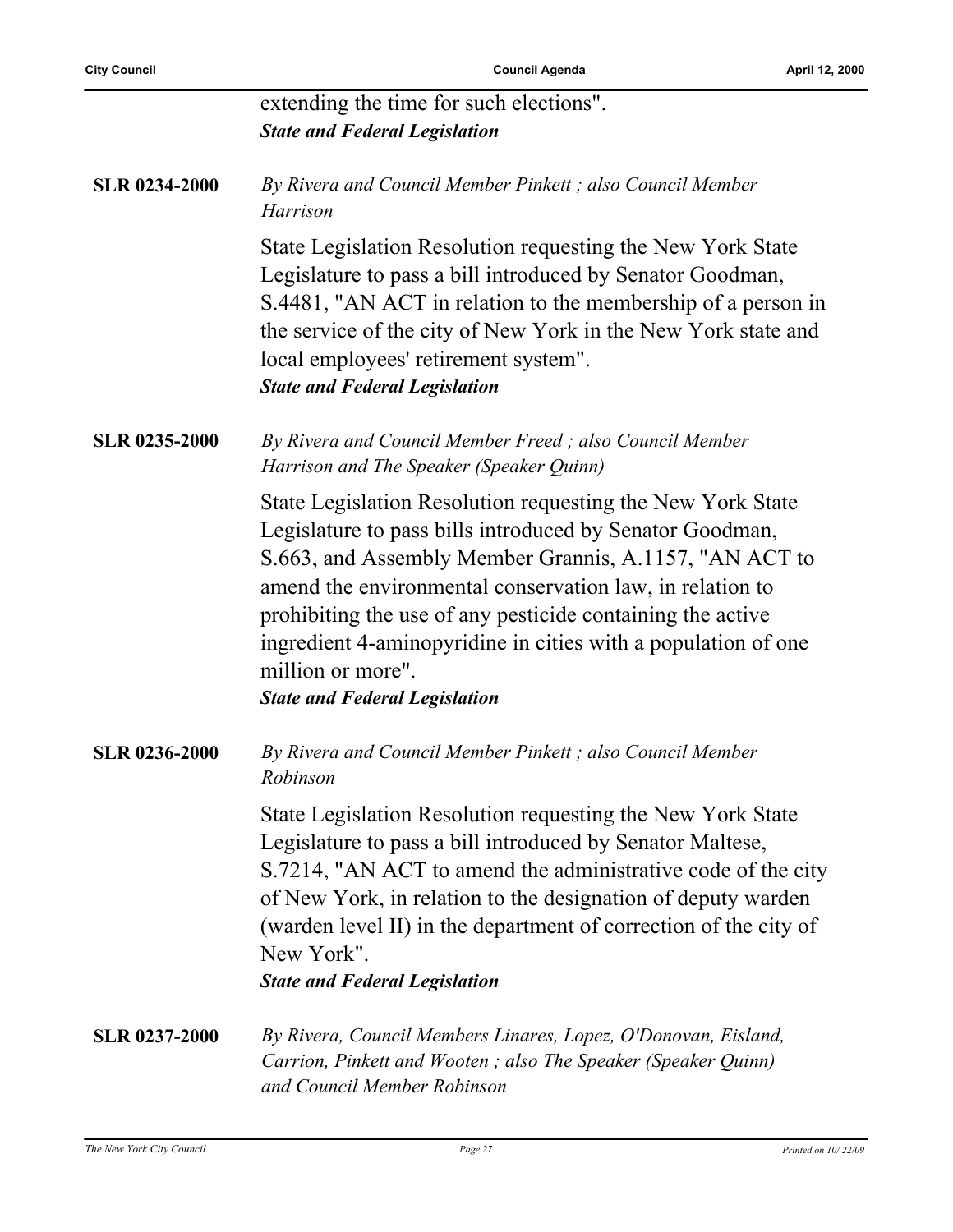ř.

|                      | State Legislation Resolution requesting the New York State<br>Legislature to pass bills introduced by Senators Velella,<br>Spano, Lack, Marchi and Padavan, S.5660-A, and by<br>Committee on Rules, A.8438-A, "AN ACT to amend the<br>administrative code of the city of New York, in relation to<br>establishing a variable supplements fund for certain members<br>of the New York city employees' retirement system".<br><b>State and Federal Legislation</b> |
|----------------------|------------------------------------------------------------------------------------------------------------------------------------------------------------------------------------------------------------------------------------------------------------------------------------------------------------------------------------------------------------------------------------------------------------------------------------------------------------------|
| <b>SLR 0238-2000</b> | By Rivera, Council Members O'Donovan, Eisland, Carrion and<br>Pinkett; also Council Members Harrison and Koslowitz                                                                                                                                                                                                                                                                                                                                               |
|                      | State Legislation Resolution requesting the New York State<br>Legislature to pass bills introduced by Senators Padavan,<br>Maltese, Marchi, and Velella, S.6818, and Assembly Member<br>Vitaliano, A.9744, "AN ACT to amend the administrative<br>code of the city of New York, in relation to allowing members<br>of the police pension fund to obtain retirement credit for<br>certain periods of child care leave".<br><b>State and Federal Legislation</b>   |
| <b>SLR 0239-2000</b> | By Rivera, Council Members O'Donovan, Eisland, Carrion and<br>Pinkett                                                                                                                                                                                                                                                                                                                                                                                            |
|                      | State Legislation Resolution requesting the New York State<br>Legislature to pass bills introduced by Committee on Rules,<br>S.5938-A, and Committee on Rules, A.8951-A, "AN ACT to<br>amend the administrative code of the city of New York, in<br>relation to credit in the police pension fund, subchapter two<br>for prior service in another public retirement system".<br><b>State and Federal Legislation</b>                                             |
| <b>SLR 0240-2000</b> | By Rivera, Council Members O'Donovan, Eisland and Pinkett                                                                                                                                                                                                                                                                                                                                                                                                        |
|                      | State Legislation Resolution requesting the New York State<br>Legislature to pass bills introduced by Senator Marchi,<br>S.6765, and Assembly Member Vitaliano, A.9687, "AN ACT<br>to amend the retirement and social security law, in relation to<br>the establishment of twenty-five year/age fifty retirement                                                                                                                                                 |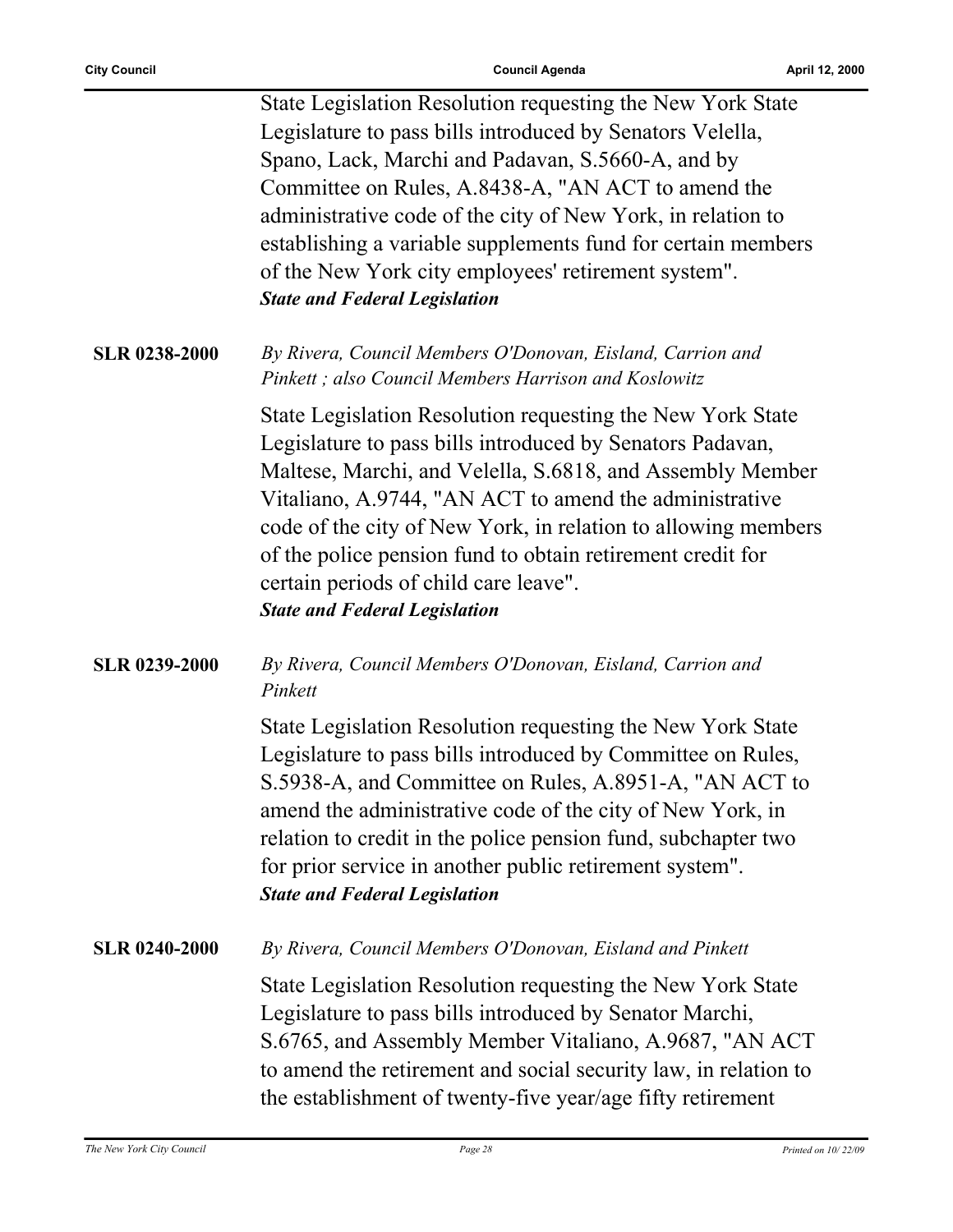|               | programs for senior automotive service workers, automotive                                                                                                                                                                                                                                                                                                                                                                          |
|---------------|-------------------------------------------------------------------------------------------------------------------------------------------------------------------------------------------------------------------------------------------------------------------------------------------------------------------------------------------------------------------------------------------------------------------------------------|
|               | service workers, auto body workers and oil burner specialists                                                                                                                                                                                                                                                                                                                                                                       |
|               | who are subject to articles 11 and 15 of such law; and in                                                                                                                                                                                                                                                                                                                                                                           |
|               | relation to providing for employer pick up, pursuant to                                                                                                                                                                                                                                                                                                                                                                             |
|               | provisions of the internal revenue code, of certain additional                                                                                                                                                                                                                                                                                                                                                                      |
|               | member contributions required to be made by certain                                                                                                                                                                                                                                                                                                                                                                                 |
|               | participants in the twenty-five year/age fifty retirement                                                                                                                                                                                                                                                                                                                                                                           |
|               | programs; and to provide physically taxing service credit for                                                                                                                                                                                                                                                                                                                                                                       |
|               | service rendered in the titles of senior automotive service                                                                                                                                                                                                                                                                                                                                                                         |
|               | worker and automotive service worker".                                                                                                                                                                                                                                                                                                                                                                                              |
|               | <b>State and Federal Legislation</b>                                                                                                                                                                                                                                                                                                                                                                                                |
| Int 0741-2000 | By Council Member Spigner (by request of the Mayor)                                                                                                                                                                                                                                                                                                                                                                                 |
|               | A Local Law to amend the New York city charter and the<br>administrative code of the city of New York, in relation to the<br>electrical code and repealing sections 27-3004, 27-3011,<br>27-3012 and subchapter two of chapter three of title<br>twenty-seven of the administrative code.<br><b>Housing &amp; Buildings</b>                                                                                                         |
| LU 0737-2000  | By Council Member Berman                                                                                                                                                                                                                                                                                                                                                                                                            |
|               | Partnership New Homes Program Project: 619 East 11th<br>Street, Location: 619 East 11th Street, Manhattan, Community<br>District No. 2, Councilmanic District No. 2 (ULURP No.<br>C000063HAM).<br><b>Preconsidered - Finance</b>                                                                                                                                                                                                    |
| LU 0738-2000  | By Council Member Eisland                                                                                                                                                                                                                                                                                                                                                                                                           |
|               | Application no. 20005365 HAK, an Urban Development<br>Action Area Project, located at 149 Manhattan Avenue,<br>Council District no. 34, Borough of Brooklyn. This matter is<br>subject to Council review and action pursuant to Article 16 of<br>the New York General Municipal Law, at the request of the<br>New York City Department of Housing Preservation and<br>Development.<br><b>Planning, Dispositions and Concessions</b> |
|               |                                                                                                                                                                                                                                                                                                                                                                                                                                     |